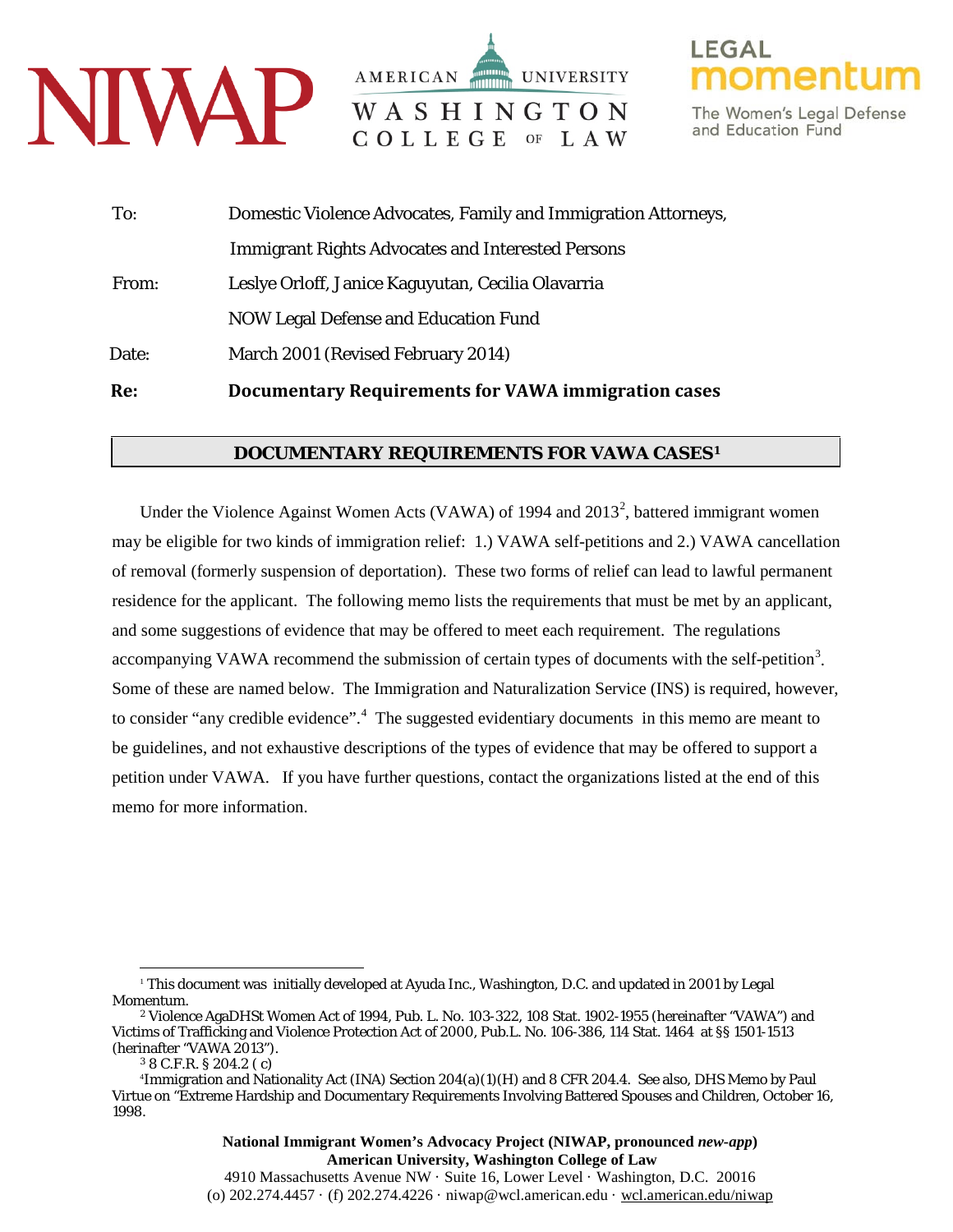## **VAWA Self-petitions**

#### *I. Who are eligible VAWA self-petition applicants?*

- □ Abused spouses or former spouses married or formerly married to U.S. citizen and lawful permanent residents may apply for themselves (and for their abused or unabused children even though the children are not related to the U.S. citizen or the lawful permanent resident); $5$
- □ Abused children of a U.S. citizen or lawful permanent residents may apply for

themselves (and for their abused or unabused children); $<sup>6</sup>$  $<sup>6</sup>$  $<sup>6</sup>$ </sup>

 $\Box$  Unabused spouses who are parents of children abused by the immigrant parent's citizen or lawful permanent resident spouse may apply for themselves. If an abused child is also filing a VAWA self-petition, the unabused parent may only file her VAWA self-petition with her child's petition.<sup>[7](#page-1-2)</sup>

## *II. What are the requirements you need to prove in a VAWA self-petition?*

A self-petitioning spouse applying for lawful permanent residency under VAWA must satisfy seven requirements. A self-petitioning child must satisfy all, but the good faith marriage requirement. To have a self-petition approved under VAWA, the applicant must establish:

- 1. **Marriage, former marriage, or intended marriage to the abuser or the existence of a parent/child relationship**
- 2. **That the abusive spouse or parent is a U.S. citizen or lawful permanent resident**
- 3. **Residence in the U.S., or if living abroad:**
	- That their spouse or parent is a member of the military or a U.S.

<span id="page-1-0"></span><sup>5</sup> INA § 204 (a)(1)(A)(iii) and (B)(ii). Children included in their parent's VAWA self-petition are known as derivative children. To be included in the self-petition, the derivative child must be under 21 years of age at the time of filing.<br><sup>6</sup> INA § 204 (a)(1)(A)(iv) and (B)(iii). A self-petitioning child must prove that he/she is the child (natura  $\overline{a}$ 

<span id="page-1-2"></span><span id="page-1-1"></span>a citizen or lawful permanent resident. Self-petitioning stepchildren must file while the child's mother and abusive U.S. citizen or lawful permanent resident father are still married.

<sup>&</sup>lt;sup>7</sup> INA § 204 (a)(1)(A)(iii) and (B)(ii).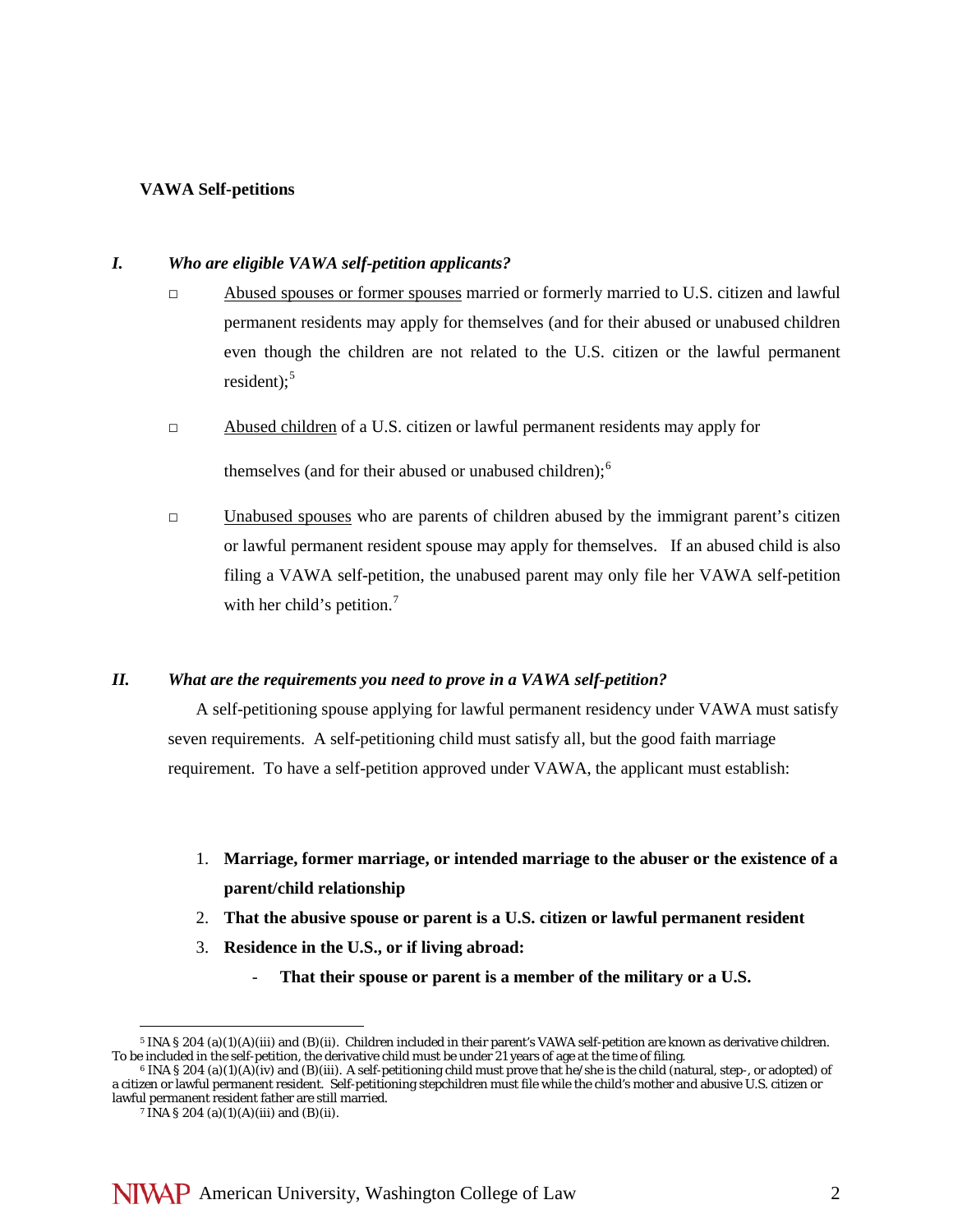**government employee; or**

- **That they were subjected to battery or extreme cruelty in the U.S.**
- 4. **Some period of Residence with the abuser**
- 5. **Battery or extreme cruelty during the marriage or parent/child relationship**
- 6. **Good moral character**
- 7. **Marriage or intended marriage in good faith**

### **III. VAWA Self-petition Documentary Requirements**

While the burden of proof to establish eligibility lies with the applicant, the INS adjudicator "should give due consideration to the difficulties some self-petitioners may experience in acquiring documentation, particularly documentation that cannot be obtained without the abuser's knowledge or consent."<sup>[8](#page-2-0)</sup> Hearsay rules do not apply to affidavits going to the INS and all information, including affidavits submitted to INS in VAWA cases are protected by INS confidentiality laws from discovery or disclosure to anyone including the abuser.<sup>[9](#page-2-1)</sup> Generally each applicant should present her birth certificate or passport, and those of her children. However, since many victims of domestic violence do not have access to these documents, an applicant should not be deterred if she cannot obtain her birth certificate or passport. Many applicants will be undocumented. Those who have had some contact with INS should present copies of her I-94 form (white card stapled in the passport which indicates dates and place of entry, classification at the time of entry, and the length of her authorized stay in the U.S.) and any documentation filed or received from the INS.

#### **IV. Prima Facie Determination and Access to Public Benefits**

It is important for battered women's advocates and attorneys working with battered immigrants filing cases under VAWA to ensure that the self-petitions contain prima facie evidence. Applications which meet the prima facie evidence test will expeditiously result in access to public benefits and for VAWA self-petitioners. The prima facie determination is made after a self-petition has been filed with the INS. If the INS determines that a petitioner has demonstrated a prima facie eligibility, a Notice of Prima Facie Case will be issued. If the prima facie case is established the applicant is a "qualified alien" for purposes of the Personal

 $\overline{a}$ 

<span id="page-2-0"></span><sup>8</sup> DHS Memo on "Implementation of Crime Bill Self-Petitioning for Abused or Battered Spouses or Children of U.S. Citizens or Lawful Permanent Residents," April 16, 1996.

<span id="page-2-1"></span> $<sup>9</sup>$  IRAIRA § 384.</sup>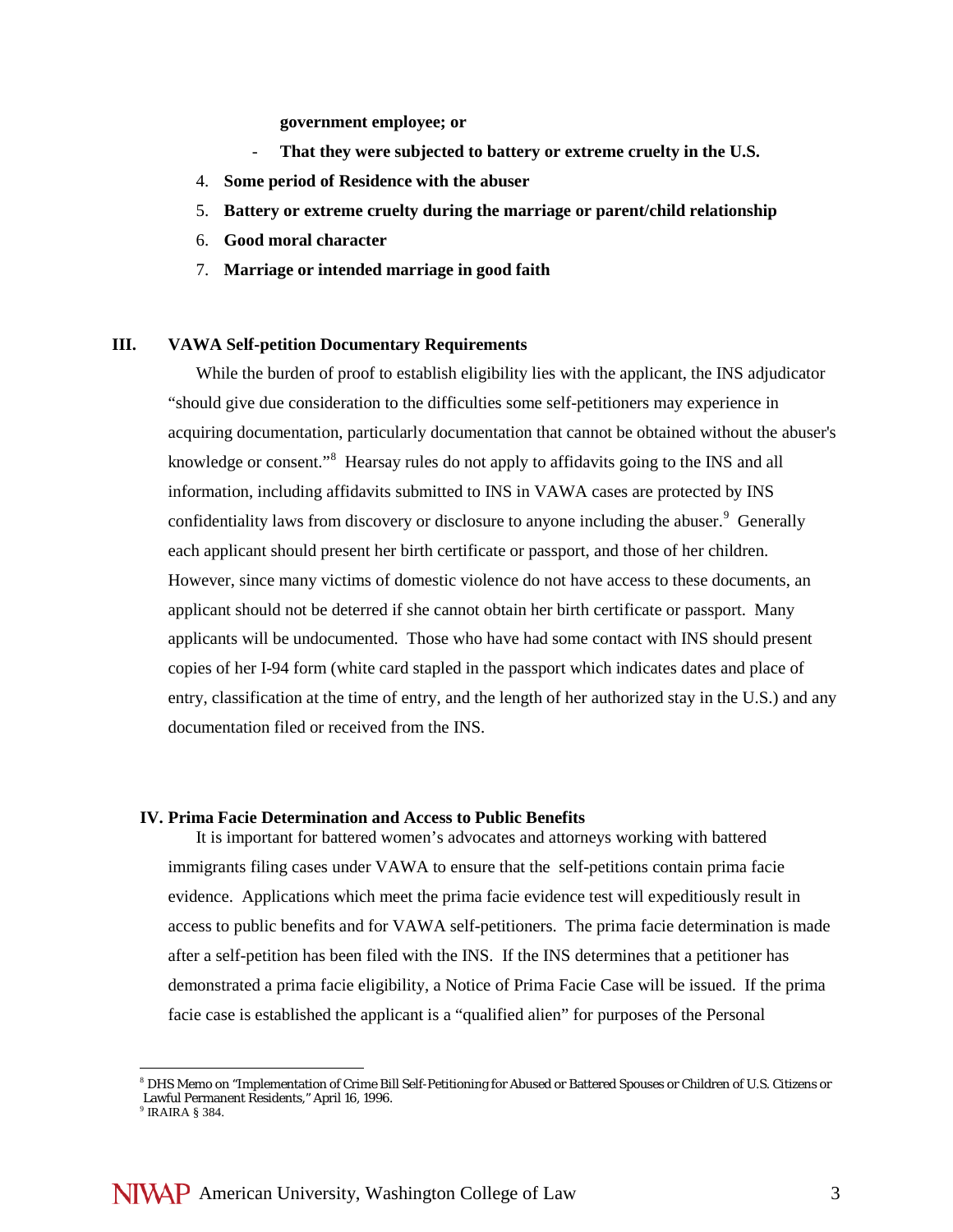Responsibility and Work Opportunity Reconciliation Act of 1996 (PRWORA) and is eligible for public assistance**.**

In evaluating whether a self-petitioner has established a prima facie case, the INS must receive some evidence in the self-petition that addresses each required element listed in the selfpetitioning regulations. (8CFR 204.2(c)(1) and (e)(1). For each element the applicant must present evidence in her affidavit and through supporting documents that if believed would establish prima facie evidence on that required element. If each element of required proof is addressed with some quantum of evidence in the initial filing of the self-petition, then the application should meet the prima facie evidence test. The quantum of evidence that is required to meet the prima facie evidence test is lower than what will ultimately be required to have the self-petition approved. Each of the below evidentiary issues should be separately addressed in the self-petitioners affidavit in the order listed below, and each section of the affidavit should be labeled with the title of the section listed below.

To submit applications that meet the prima facie evidence test you should include in the affidavit and/or in the accompanying evidence submitted to support the self-petition (ideally both) evidence on each of the following issues. For each factor if the evidence listed below is unavailable petitioner may also present affidavits of knowledgeable persons on the particular evidentiary point (more than one if possible). To be granted an approved self-petition under VAWA, a self-petitioner must provide evidence of the following:

## **a. □ Marriage to the abuser**

Abused Spouses should present:

- **□** Marriage Certificate.
- **□** Affidavits by persons who have knowledge of the marriage.
- **□** Self-petitioner's affidavit stating the fact of the marriage, when and where it took place, and who performed the marriage
- **□** See "Good Faith Marriage" for additional documents that should be submitted.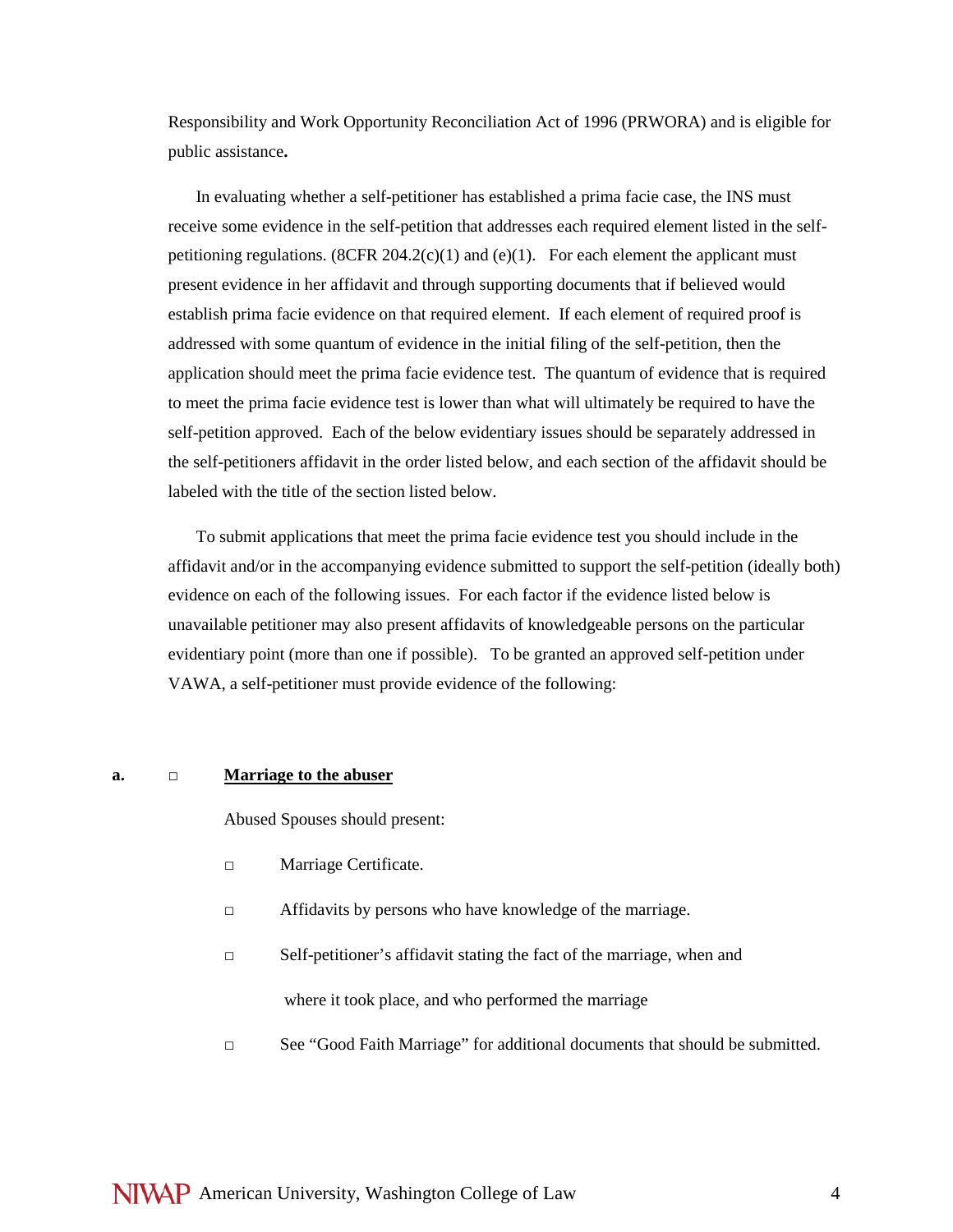What if the Self-petitioner is currently not married to the abuser by reason of the abuser's bigamy, death or divorce? In addition to the above information, the Self-petitioner may still qualify if she can prove and present the following:

**□** She believed that she has legally married the abuser, but the marriage was

invalid due to her abuser's bigamy. Abused spouses who did not know they married a bigamist need to provide evidence that a marriage ceremony was actually perform

- **□** Marriage certificate
	- **□** Marriage license application
	- **□** Photographs of the wedding ceremony
	- **□** Affidavits from persons attending the wedding ceremony
	- **□** Affidavit from self-petitioner stating facts supporting why she believed she legally married the abuser and that her marriage was valid.
	- □ She was the spouse of a U.S. citizen who died within the past 2 years.<sup>[11](#page-4-0)</sup>
	- **□** Death certificate
- **□** She was divorced from the abuser within the past 2 years. The Self-petitioner must demonstrate that she was divorced from the abuser within the past 2 years and that there was a connection between the divorce and the battery or extreme cruelty by the abusive spouse. [12](#page-4-1)
	- **□** Divorce order establishing the date the divorce became final

 $\overline{a}$ 

<span id="page-4-0"></span>*<sup>10</sup>Section 1503 (a) and (b) of the Conference Report on Victims of Trafficking and Violence Protection Act of 2000, Pub. L. No. 106-386 , (October 28, 2000), hereafter Conference Report.*

<span id="page-4-1"></span>*<sup>11</sup> Section 1503 (b)(1) of the Conference Report.* <sup>12</sup> Section 1503(b)(1) of the Conference Report.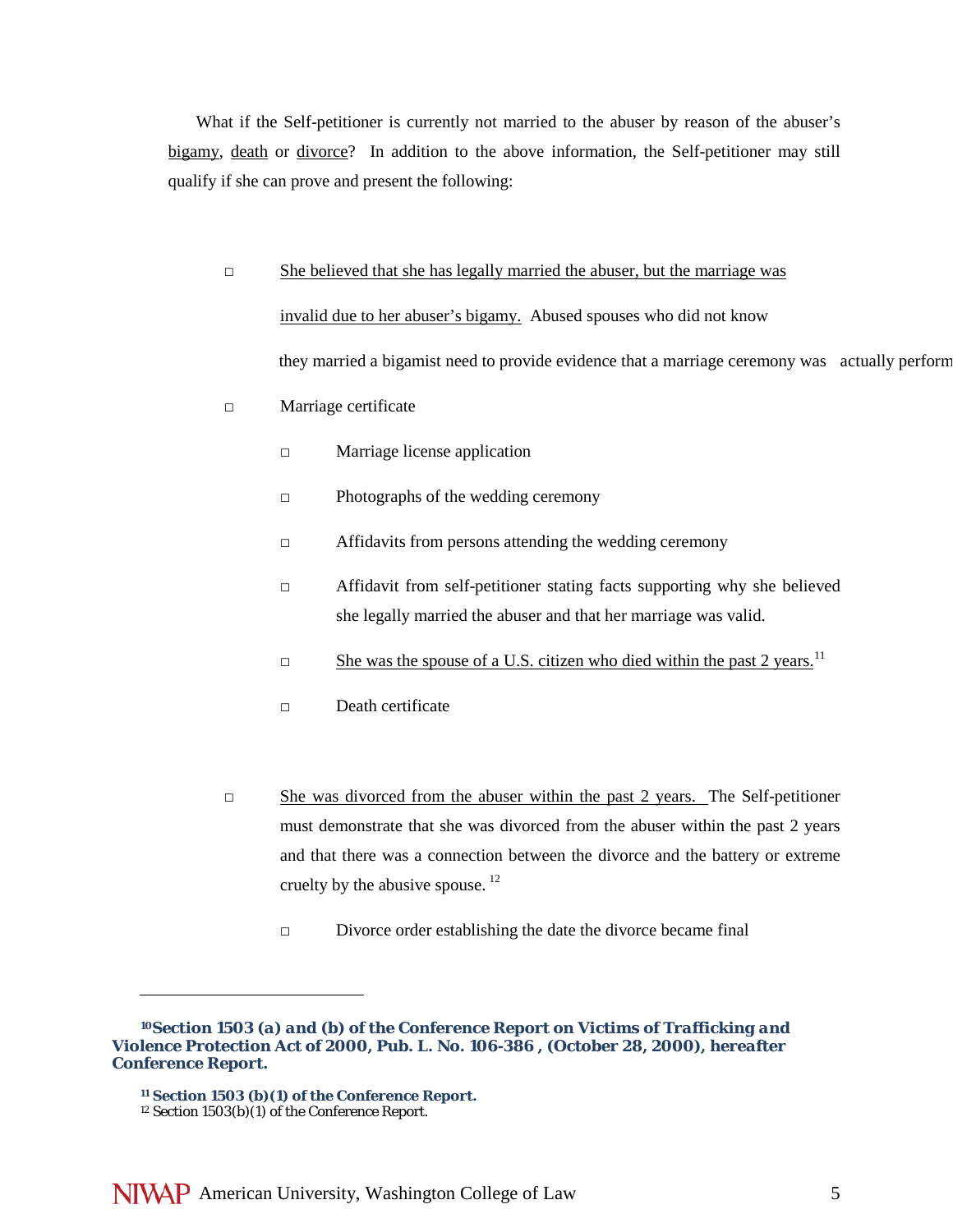- **□** Affidavit from self-petitioner detailing the battery or extreme cruelty prior to the divorce
- **□** Any protection order issued for her or her children
- □ Affidavits of witnesses to the violence or the effects of the violence on the battered immigrant
- □ Any court documents, orders, filings, or other court papers that contain information on domestic violence
- □ Any medical records, or affidavits from health, mental health or domestic violence service providers documenting domestic violence in the marriage
- **□** See section on "Battery or Extreme Cruelty" for additional documents

**FOR CHILD SELF-PETITIONERS:** A self-petitioning child must prove that s/he is the natural child, stepchild, or adopted child of a citizen or permanent resident<sup>[13](#page-5-0)</sup> and should also present:

**□** The child's birth certificate or other document demonstrating that the

child is under 21 years old; and

- **□** The child's birth certificate issued by the civil authorities listing the names of the parents
- **□** The parents' marriage certificate or other evidence of the marriage such as affidavits, pictures or other documents
- **□** Depending on the child's relationship to the abuser, the child petitioner must also present evidence of:
- **□** legitimation, such as a legal acknowledgment, or other affidavit
- **□** An adoption decree or affidavit of adoption and evidence of the child's residence with the abuser, such as evidence listed below under "Residence with the

<span id="page-5-0"></span><sup>13</sup> 8 C.F.R. 204.2(e)(2) A and INA § 204 (a)(1)(A)(iv) and (B)(iii).  $\overline{a}$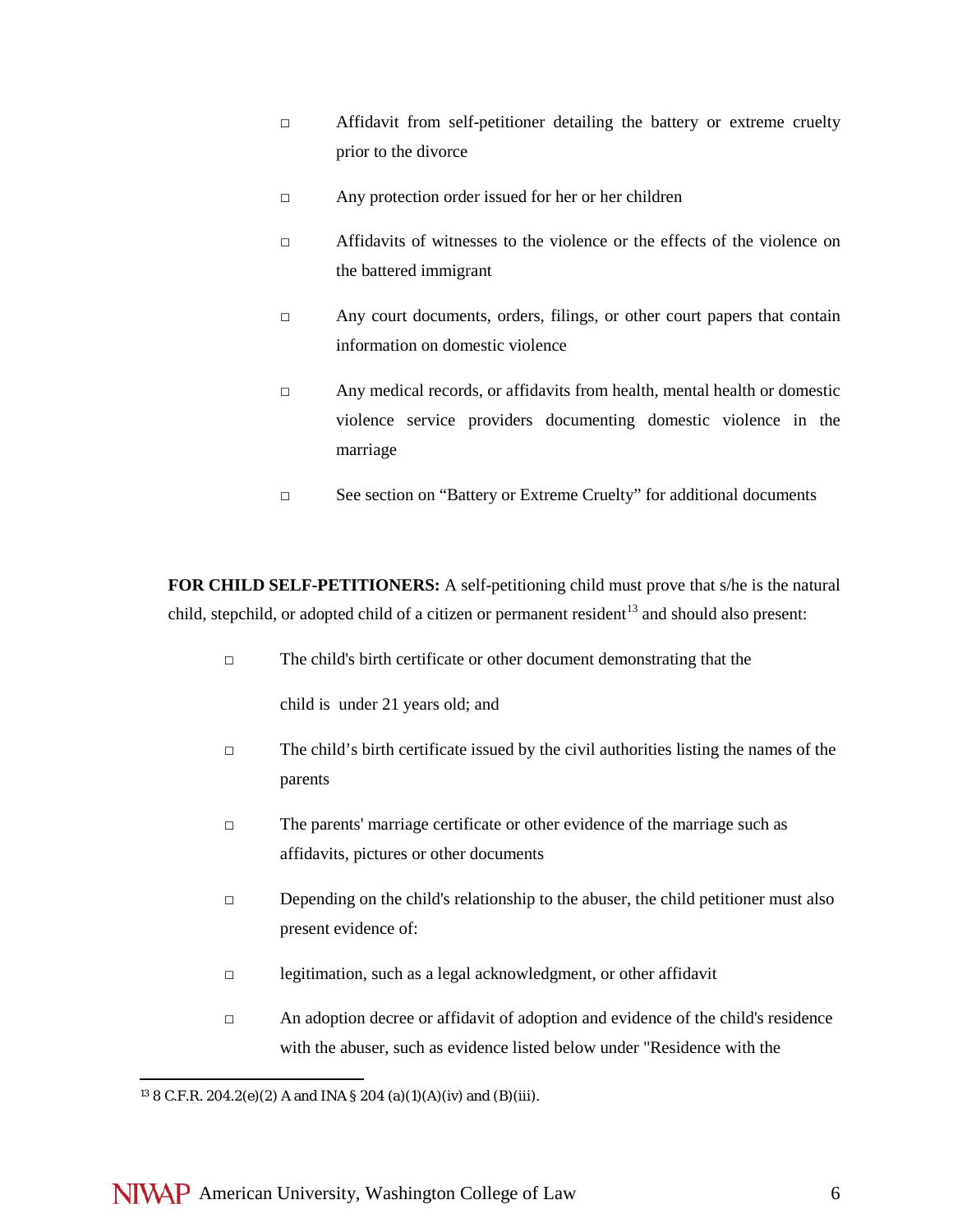Abuser," or

- **□** Evidence of a bona fide parent-child relationship, such as pictures of the parent and child together, letters between them, or affidavits by persons who knew the family
- **□** When specific documents are unavailable, the child may also offer affidavits by persons who know the family and knew of the marriage and (of the child's relationship with the abuser
- **□** In the case of an abusive step-parent, evidence of the parents' termination of previous marriages, such as divorce decree, an annulment decree, a death certificate, or affidavits

#### *Derivative Children*

When a battered spouse/former spouse or child wants to include their child

under the age of 21 in their VAWA self-petition they must include evidence of the parent relationship with the self-petitioner:

- **□** the child's birth certificate issued by civil authorities listing the names of the parents (original with translation where needed),
- □ marriage license/certificate of the child's parents,
- □ evidence of the child's legitimation,
- □ evidence of a bona fide parent child relationships (pictures, letters, affidavits),
- □ an adoption decree showing that the adoption took place

#### **b. □ The abusive spouse or parent is** *or was* **a U.S. citizen or lawful permanent Resident.**

- □ Information included in the petitioners affidavit describing facts about the abuser's status.
- □ Abuser's birth certificate indicating birth in the U.S.
- □ Abuser's naturalization certificate
- □ Abuser's U.S. passport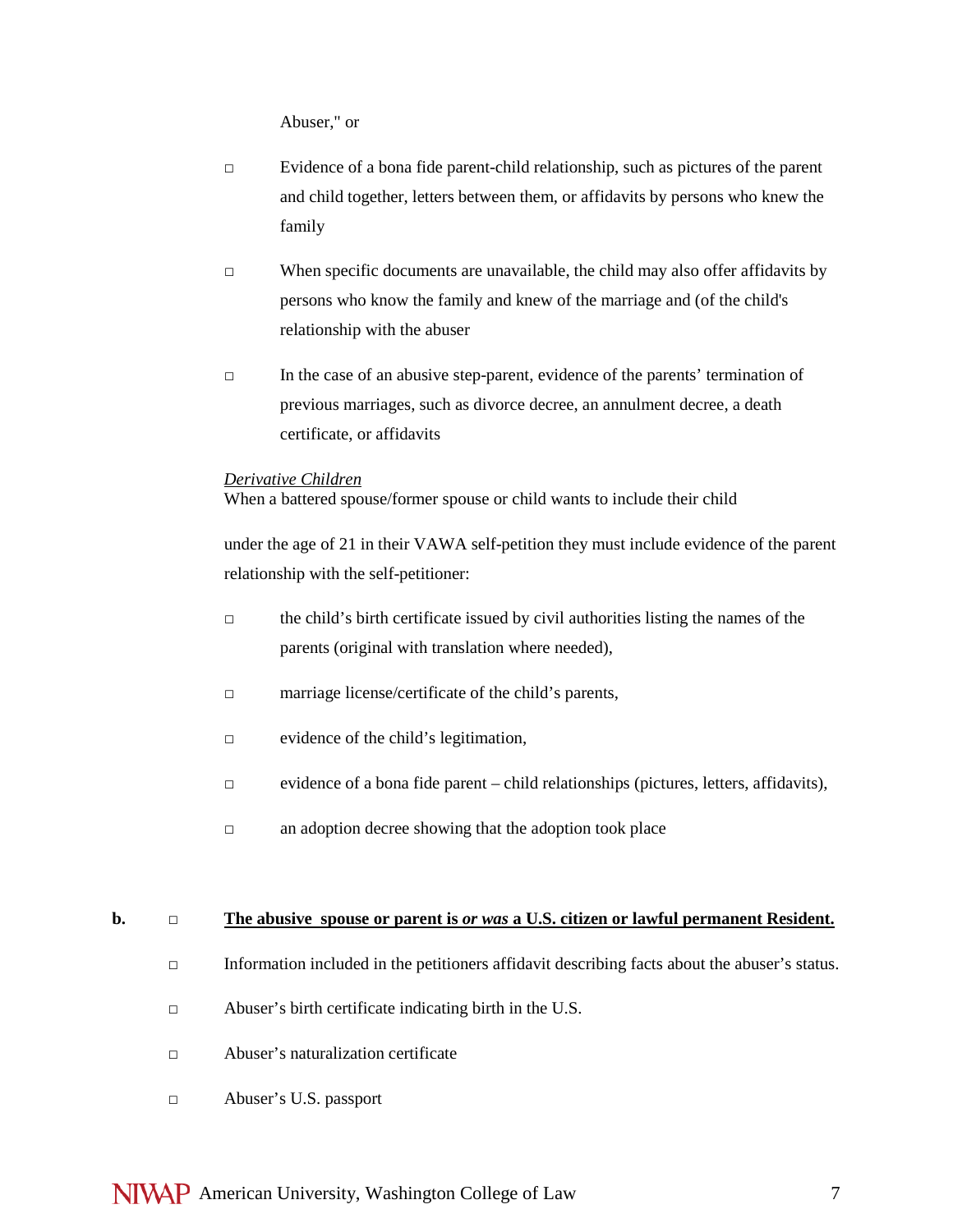- □ Abuser's green card or any other INS document indicating immigration status
- □ Affidavits by persons who have knowledge of the abuser's immigration status
- **□** A statement issued by a Consular Officer certifying the abuser to be a U.S. citizen and the bearer of a currently valid U.S. passport.
- □ A Department of State Form FS-240, Report of Birth Abroad of a Citizen of the U.S.
- □ The abuser's Form 1-51 of form 1-551 Alien Registration Receipt Card, or other proof issued by INS as evidence of lawful permanent residence
- □ Upon request, INS will attempt to electronically verify abusers' citizenship or immigration status from their computerized records.<sup>[14](#page-7-0)</sup>
	- **□** Loss of citizenship or lawful permanent resident status. In cases where the abuser has lost or renounced his immigration or citizenship status within the past 2 years, the self-petitioner must demonstrate that the loss of status or renunciation is related to an incident of domestic violence.<sup>15</sup>
		- □ Order of deportation by an immigration judge
		- □ Proof of any absence from the U.S. for more than 1 year.
		- □ Affidavit from self-petitioner detailing the abuser's history of power and control, including incidents of battery and extreme cruelty that predate the loss or renunciation of citizenship or immigration status.
		- □ Protection orders or other civil court orders or filings in criminal court containing information about the abuse.
		- $\nabla$  Criminal court domestic violence related convictions.
		- □ Orders issued in contempt and proceedings brought to enforce a civil protection order.

<sup>14</sup> 8 C.F.R. 204.1(g)(3)  $\overline{a}$ 

<span id="page-7-1"></span><span id="page-7-0"></span><sup>&</sup>lt;sup>15</sup> Section 1503(b)(1) of the Conference Report.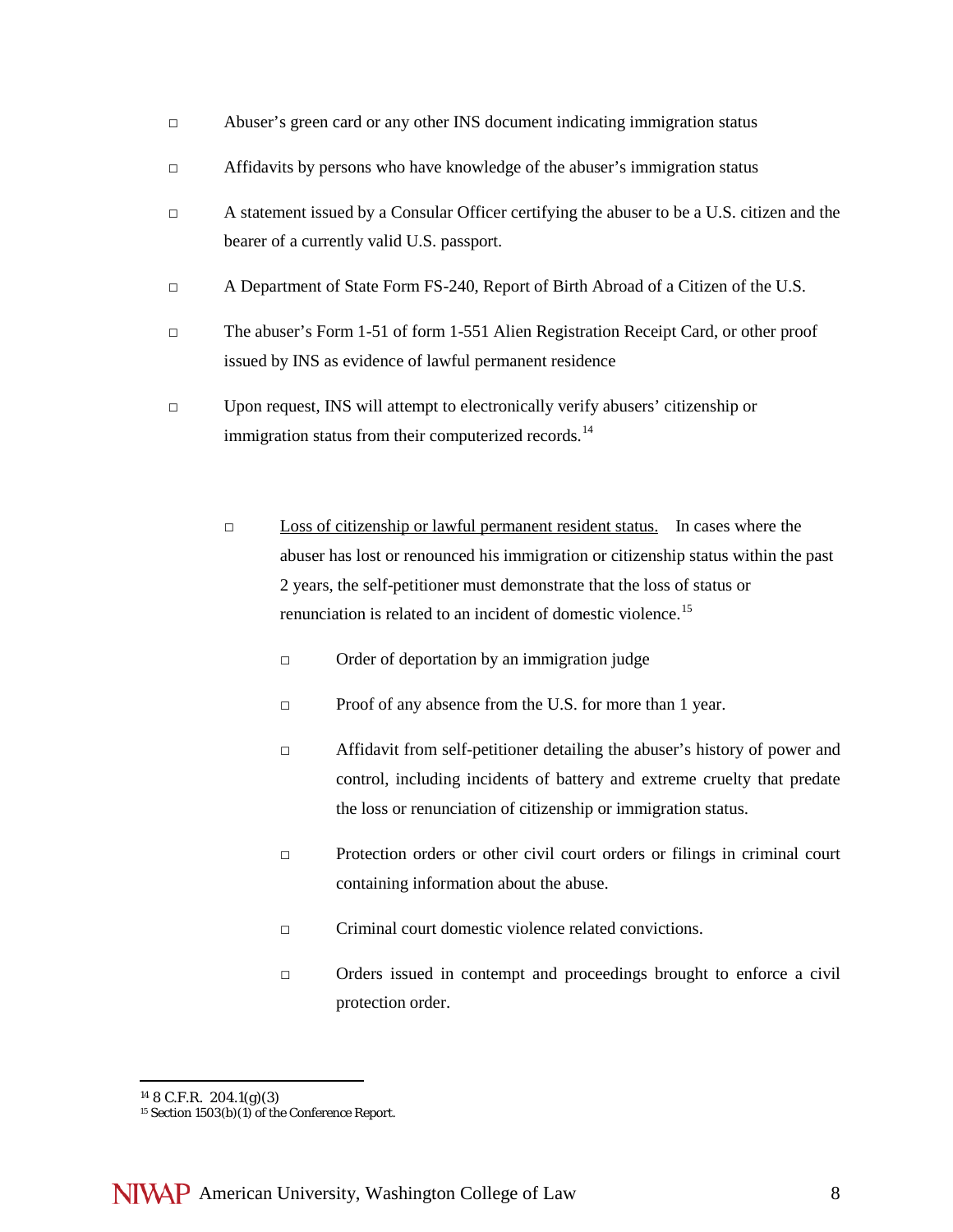c. □ **Residence in the U. S. or abroad.** Most self-petitioners must currently reside in the U.S. Any of the following documents listing self-petitioner's addresses in the U.S.:

- *□* Current employment, school, or education records
- □ Current children's school records
- □ Current rent or mortgage receipts
- □ Current utility bills or insurance policies
- □ Current hospital or medical records
- *□* Cards or letters addressed to her current address
- *□* A property deed of her residence with her name on it
- **□** Birth certificates of children born in the U.S.
- □ Affidavits by her neighbors, landlords, friends attesting to her residence in the U.S.
- **□** Information included in the affidavit of the applicant regarding her residence in the U.S. No specific length of the residence in the U.S. is required.

Some Self-petitioners may file from **abroad** if they meet one of the three below requirements:

- *□* The abusive spouse or parent is an employee of the U.S. government; or
	- □ Spouses or Parent's employment records
	- □ Spouse or parent's pay stubs
	- □ Spouse or parent's employment identification card
- *□* The abusive spouse or parent is a member of the uniformed services; or
	- □ Spouse or parent's military identification card
	- □ Copy of spouse or parent's military orders
	- □ Spouse or parent's pay stubs
- *□* The abusive spouse or parent has subjected the immigrant spouse to battery or extreme cruelty in the U.S.
	- $\neg$  Abuser's arrest records for domestic violence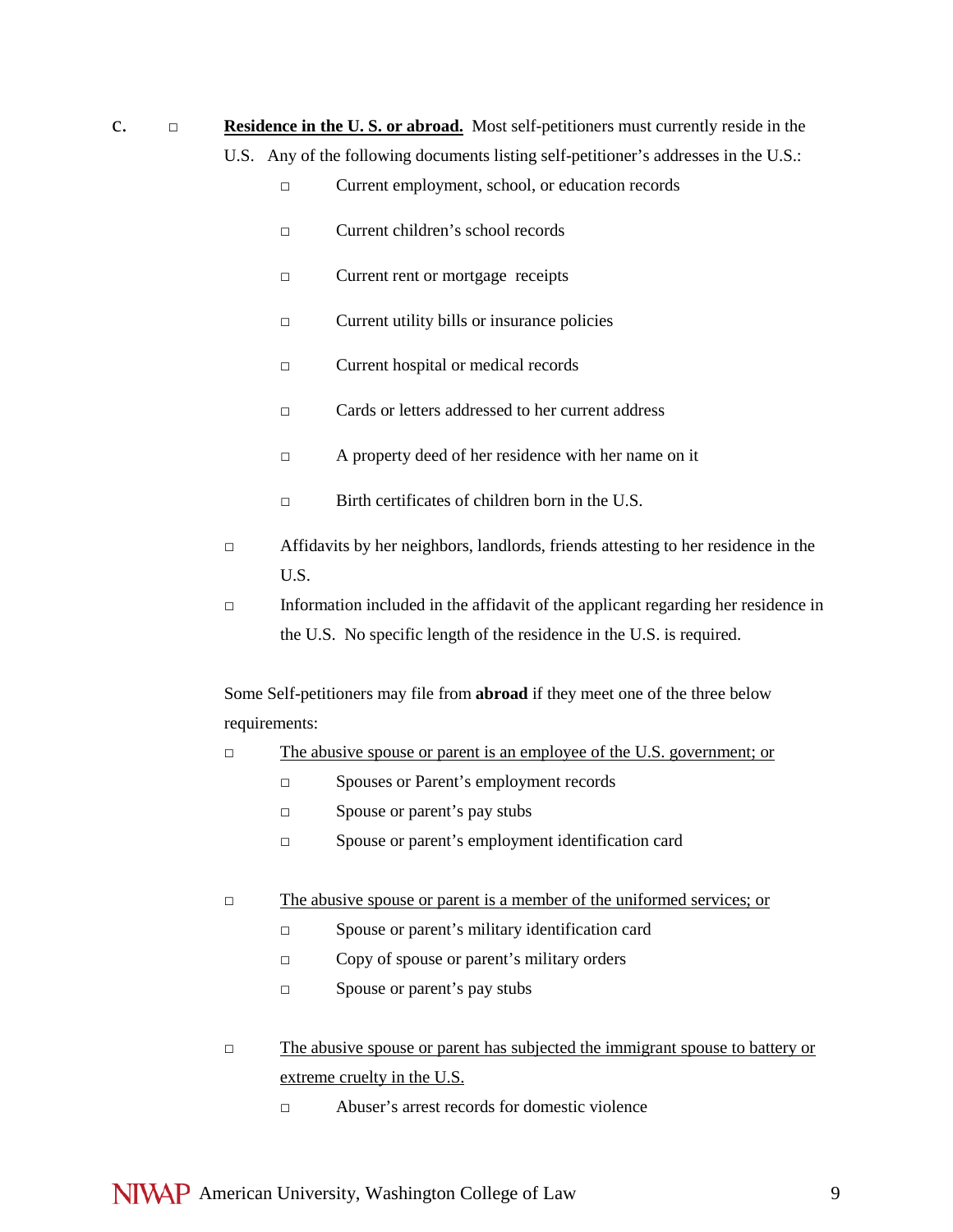- *□* Police reports for domestic violence which occurred in the U.S.
- □ Protection orders issued by a U.S. court
- □ Medical records from U.S. based provider documenting domestic violence related injuries
- □ Affidavits from neighbors, landlords, friends attesting to the battery or having witnessed injuries that resulted from battery or extreme cruelty that occurred in the U.S.
- □ Affidavits from police officers, prosecutors, victim advocates, shelter workers, battered women's advocates, counselors or mental health professionals that the violence occurred in the U.S.

### **d.** *□* **Residence with the abuser.**

- $\Box$  Information included in the affidavit stating the facts describing the selfpetitioners residency with the abuser. No specific length of residency together is required.
- $\square$  Employment, school, or education records that list the names of both the applicant and the abuser
- □ Letters or cards addressed to both the applicant and the abuser
- **□** Postmarked envelopes from correspondence addressed to each party reflecting the same address at the same period of time
- □ Lease agreements or rent receipts with both names on them; the name, address, or a lease agreement listing one parties name with the other party listed as also residing at the same location and the telephone number of the landlord or neighbors at the address where the couple lived,
- □ Utility bills
- $\Box$  Medical records
- □ Joint auto, health or life insurance.
- □ Joint tax returns
- □ Insurance policies naming the spouse as beneficiary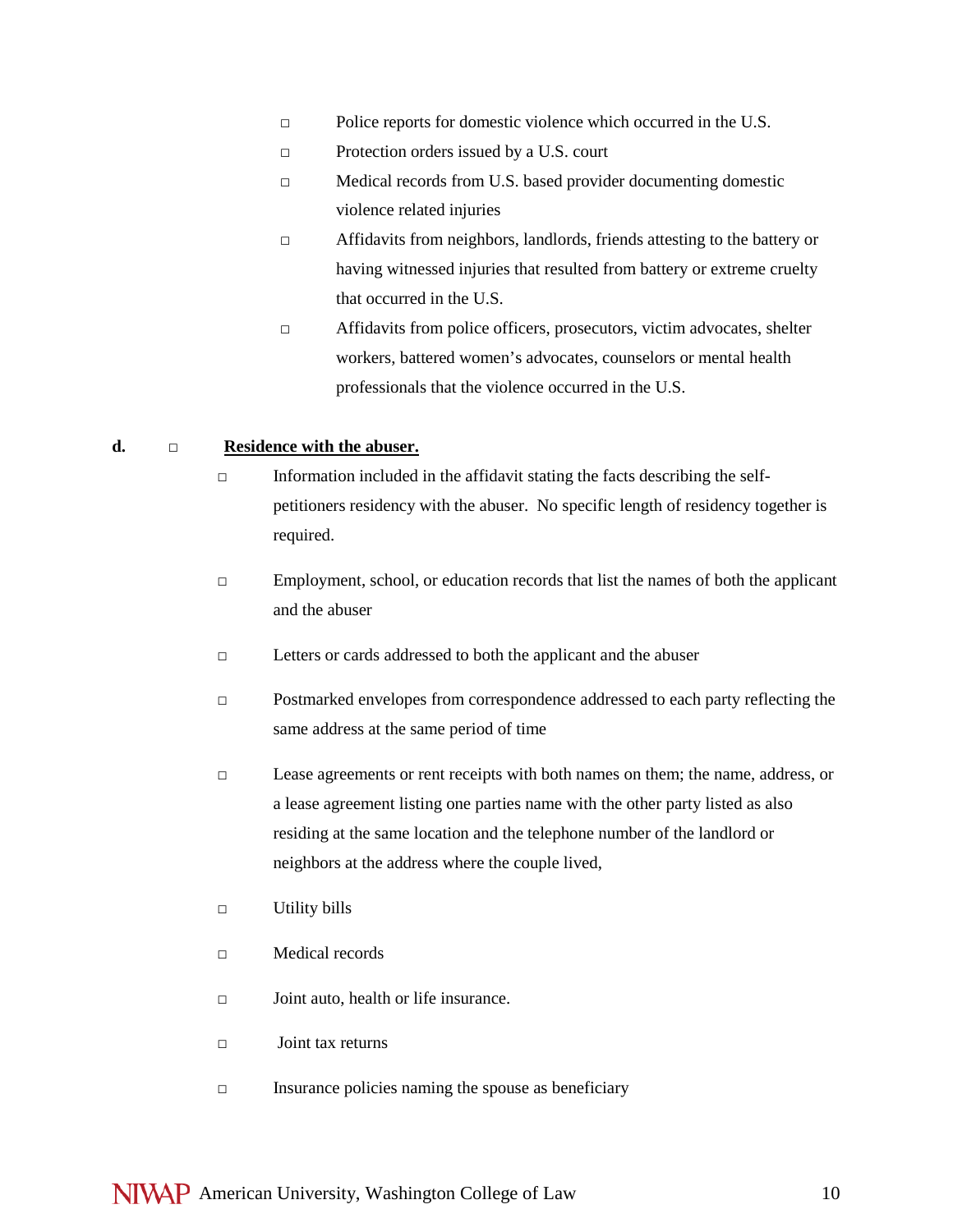- □ Credit card bills
- □ Joint bank accounts
- □ Property deeds in both names
- □ Magazine subscriptions in both names
- □ Names, addresses, and phone numbers of people who knew the couple lived together or affidavits by each of these persons
- □ Birth certificates of children born in the U.S.
- **□** Photo Albums
- □ Letter from an apartment manager or neighbor
- □ Other legal documents in both names.
- **□** Submit two or more documents that, when considered together, establish that the self-petitioner and the abuser were residing at the same location concurrently
- **e. □ Battery or extreme cruelty during the marriage.** The abuse must have occurred during the marriage while the applicant was living with the abuser. The qualifying abuse must rise to the level of "battery or extreme cruelty." The INS definition of these terms include: "Being a victim of any act or threatened act of violence, including detention, which results or threatens to result in physical or mental injury. Psychological or sexual abuse or exploitation, including rape, molestation, incest (of the victim or a minor) or forced prostitution shall be considered act of violence. Other abusive actions may also be acts of violence under certain circumstances, including acts that, in and of themselves, may not initially appear violent but are part of an overall pattern of violence."<sup>16</sup> Types of documentation to obtain are:
	- □ Affidavit of the battered woman telling her story. It is important to focus on the facts of the violence or cruelty in each incident, to list approximately when each incident occurred, to discuss the applicant's fears and injuries (both physical and psychological) and the effect that each abusive incident had on the children. At

 $\overline{a}$ 

<span id="page-10-0"></span> $16$  8 C.F.R. § 204. 2( c)(vi).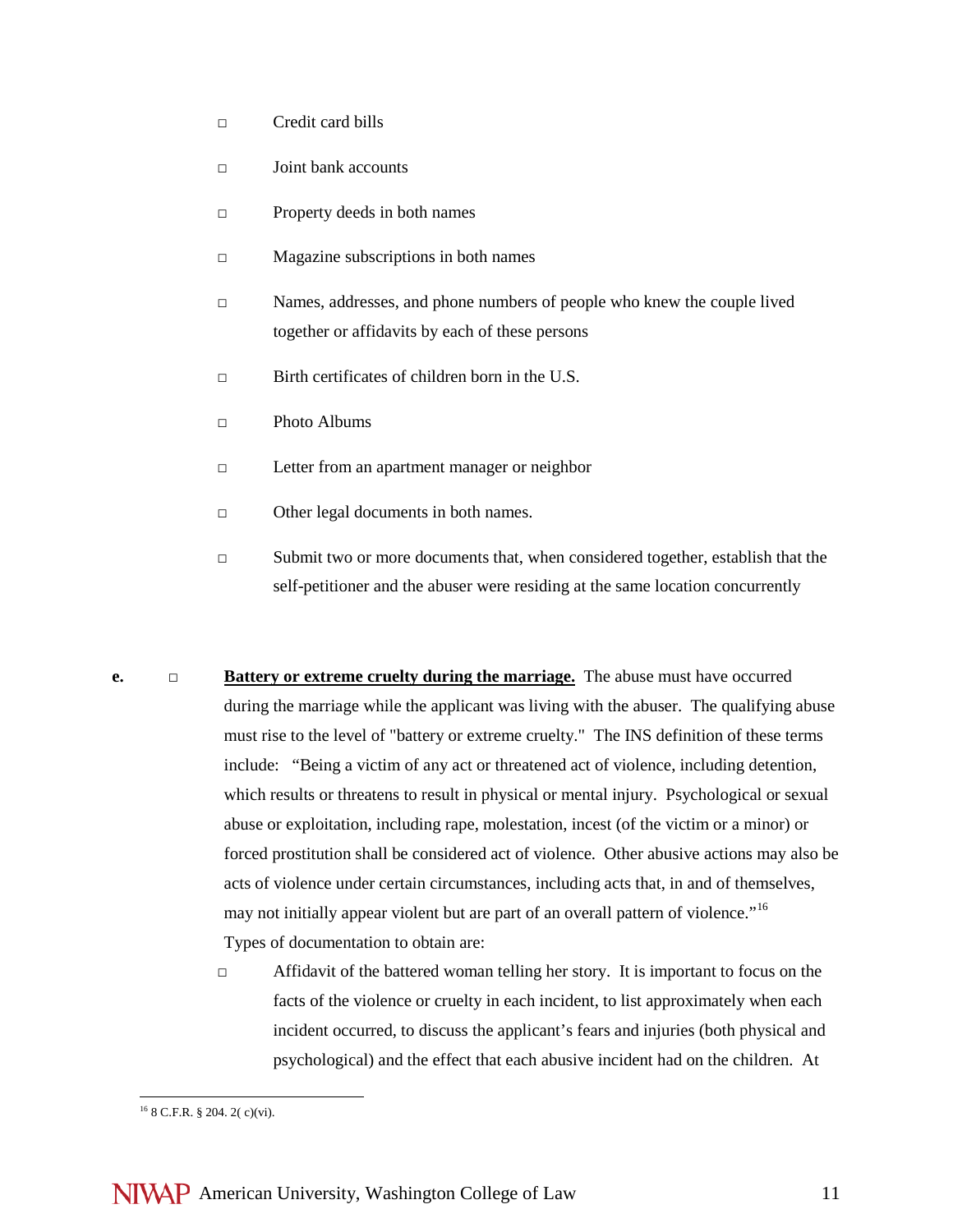the end of this section it is a good idea to include a summary statement in the affidavit stating that the abuse began (for example) in 1992 and has continued to date. With incidents occurring on a (weekly/monthly) basis when include hits, slaps, demeaning statements, etc. The affidavit should establish the woman's credibility, explain why she is entitled to relief, and elicit the reader's sympathy; the other evidence should be used to corroborate her story.

- □ Restraining orders or civil protection orders obtained in any state, and the accompanying affidavits. The affidavit may be used to refresh her memory and avoid contradictory accounts of the violence.
- □ Police reports and records of phone calls or visits to the couple's address. This may include phone calls to the police registering a complaint, a log of police runs made to the couple's address, copies of all tapes, and reports written by officers responding to a call.
- $\Box$  Photographs of any injuries that the woman has or that an advocate or attorney takes. If possible for larger injuries take a photo holding a ruler next to the injury so that the fact finder can ascertain the size and scale of the injury. Include the woman's face within every photo, or take a full-body photo and then close ups. The local police station may also take photos. Include an affidavit of the person who took the photograph*.*
- □ Corroborating witness affidavits for each incident of abuse where another person was present, or from witnesses who saw or heard an assault or threat, saw her with bruises or injuries, or was told by her about abusive incidents close to the time that they occurred.
- □ Medical records, regardless of whether the applicant told the medical attendant the true source of her injuries. If her account told to the health professional differs from her true story (e.g. said she fell down the stairs, rather than revealing that she had been battered), the applicant's affidavit and the cover letter from the attorney or advocates to INS must address and explain any discrepancies between the two stories.
- □ Criminal court records if a batterer was arrested or convicted for any act of violence or destruction of property relating to the applicant (certified copies if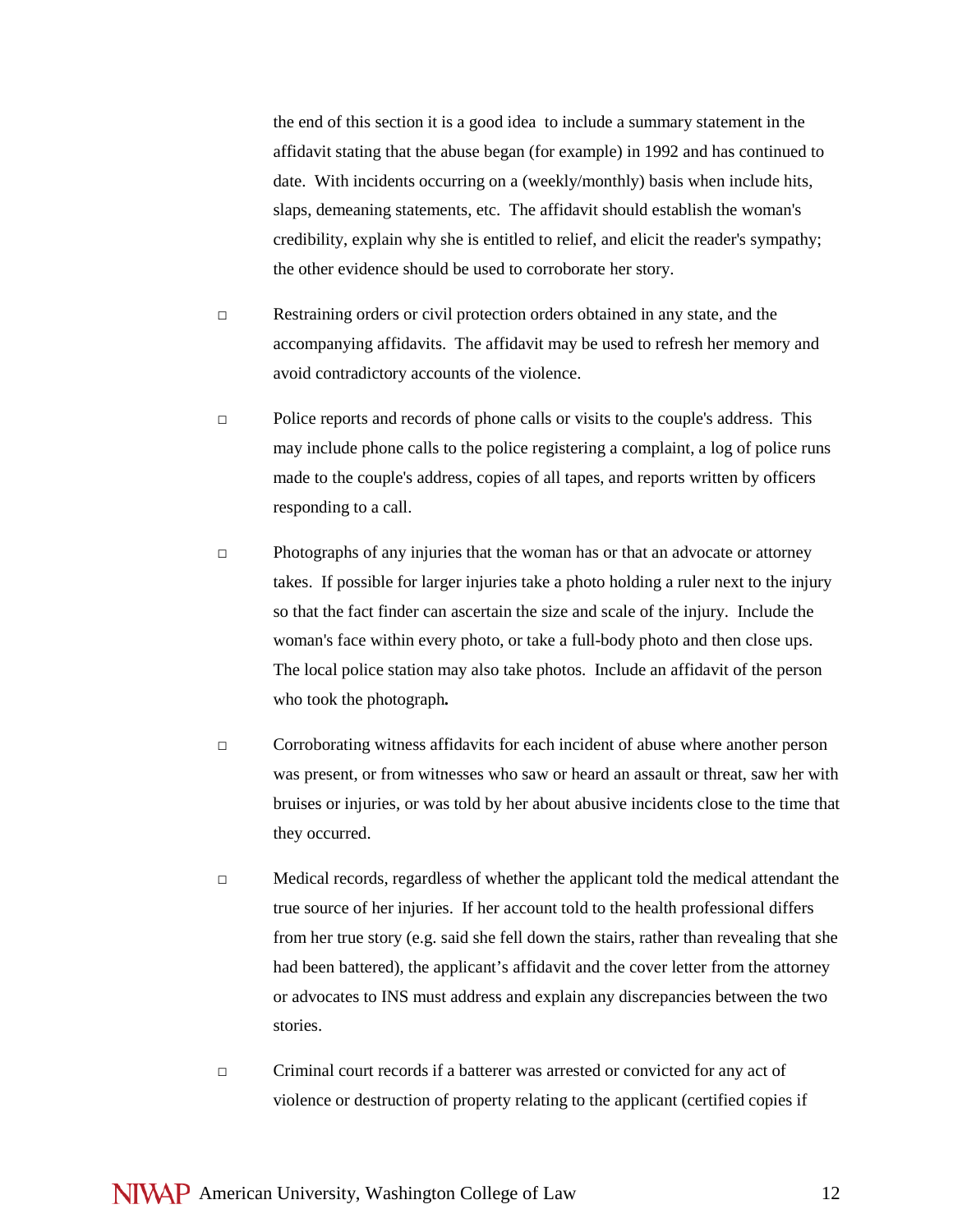possible); a woman's own statements to police or prosecutors which may be released to her by the prosecutor's office.

- □ Domestic violence shelter records or affidavits attesting to the time she spent in the shelter and the incidents of abuse disclosed to shelter workers.
- □ Counseling/ mental health records if the applicant attended counseling; affidavits explaining the abuse disclosed by the applicant and asserting that her behavior was that consistent with someone who has been abused by their partner. Since all filing with INS are confidential, and cannot be subject to discovery in any criminal or civil court proceeding, submission of an affidavit by a counselor or mental health professional to INS should not breach doctor/patient or victim/counselor privilege
- □ Damaged property if a batterer has damaged anything during a violent incident, such as ripping clothes, smashing sentimental objects, pulling phone cords out of the wall, etc. The damaged property should be photographed where it was damaged, and then the object should be collected and retained. The woman's affidavit should state that the applicant still has the object and that it can be inspected by the INS.
- □ reports and affidavits from police, judges and other court officials, medical personnel, school officials, clergy, social workers, and other social service agency personnel.
- f.  $\Box$  Good moral character. An applicant who is 14 years old or older must provide evidence of her "good moral character" for the past three years. An applicant lacks good moral character if she has committed a crime named in section 101(f) of the Immigration and Nationality Act or for other reasons according to the discretion of the INS. The petitioner should present:
	- □ Information in her affidavit attesting to her own good moral character, her lack of a criminal record and describing her involvement in her community, church, her children's school and stating that she has no criminal record.
	- □ Local police clearance or state-issued background checks from each locality or state in the U.S., or each foreign country, in which she has resided for 6 months or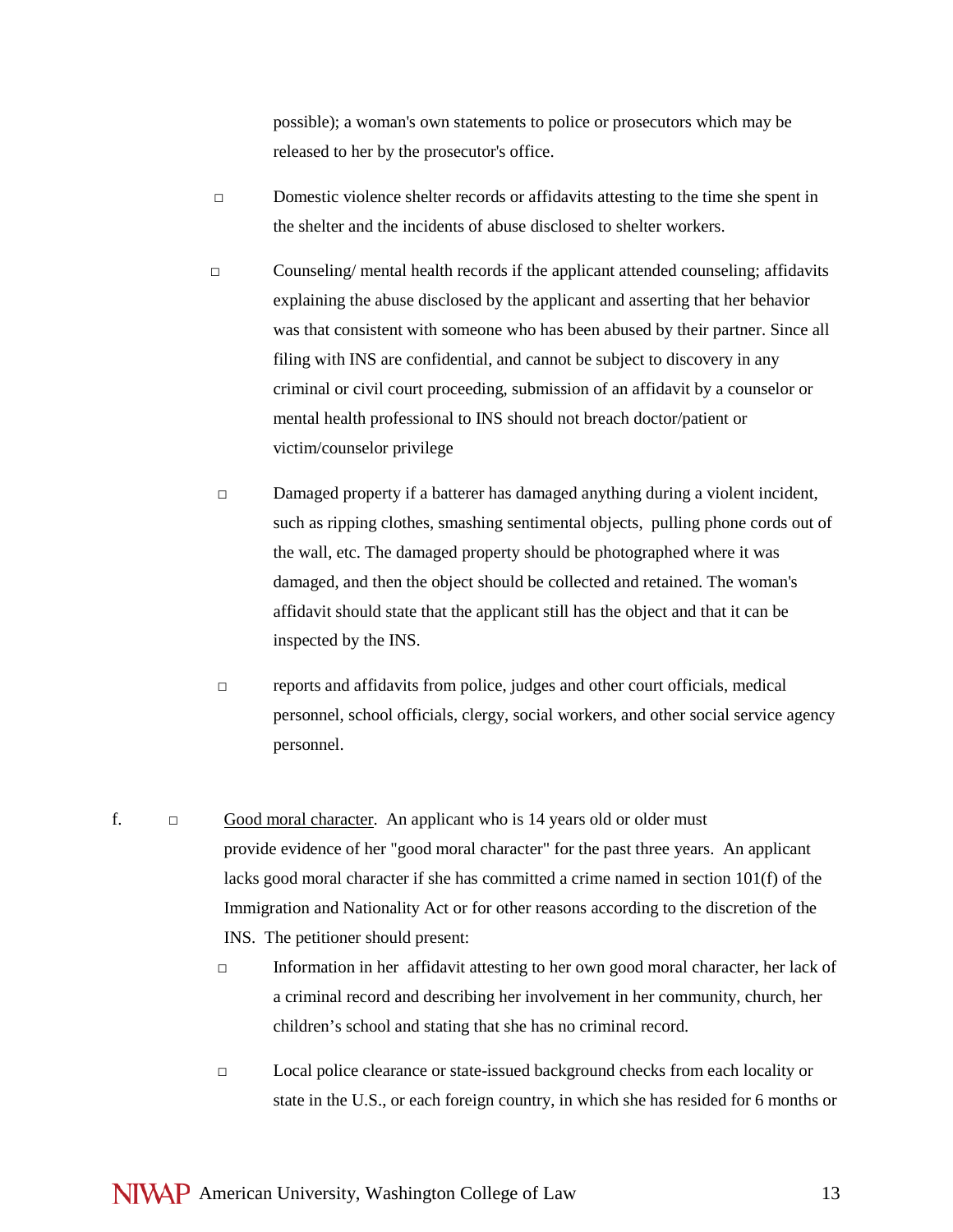more during the 3 years immediately preceding the petition date (she must obtain these background checks by appearing in person at the local police department in each locality where she has lived), or state issued background checks for each state in which she resided for six months or more during the true years immediately preceeding the petition date.

- $\Box$  A set of INS approved finger prints if the self-petitioners can safely get to an INS approved fingerprint location.
- □ If police clearances or background checks cannot be safely obtained or are not available, she may include an explanation of why they are unavailable and submit other evidence of good moral character with her affidavit.
- $\Box$  Affidavits from responsible persons who can knowledgeably attest to her good moral character and lack of criminal record may also be submitted.
- $\Box$  If the battered immigrant was arrested or has committed a crime, it is strongly recommended that they secure assistance of an immigration lawyer please contact one of the organizations listed at the end of this memo for information & referrals.

#### **g. □ Marriage in good faith.** A self-petitioning spouse must demonstrate that she

Married her husband in "good faith" and not for the purpose of evading immigration laws. If she unknowingly married a bigamist, the self-petitioner must demonstrate she believed in good faith that she had legitimately married a U.S. citizen or permanent resident. She may use any of the evidence offered above to prove "Residence with the Abuser" and may also use:

- □ Description in applicant's affidavit of courtship, wedding, shared residence and share experiences
- □ Marriage certificate
- □ Wedding pictures, or vacation pictures
- □ Pictures of the couple together
- □ Birth certificates of children they had together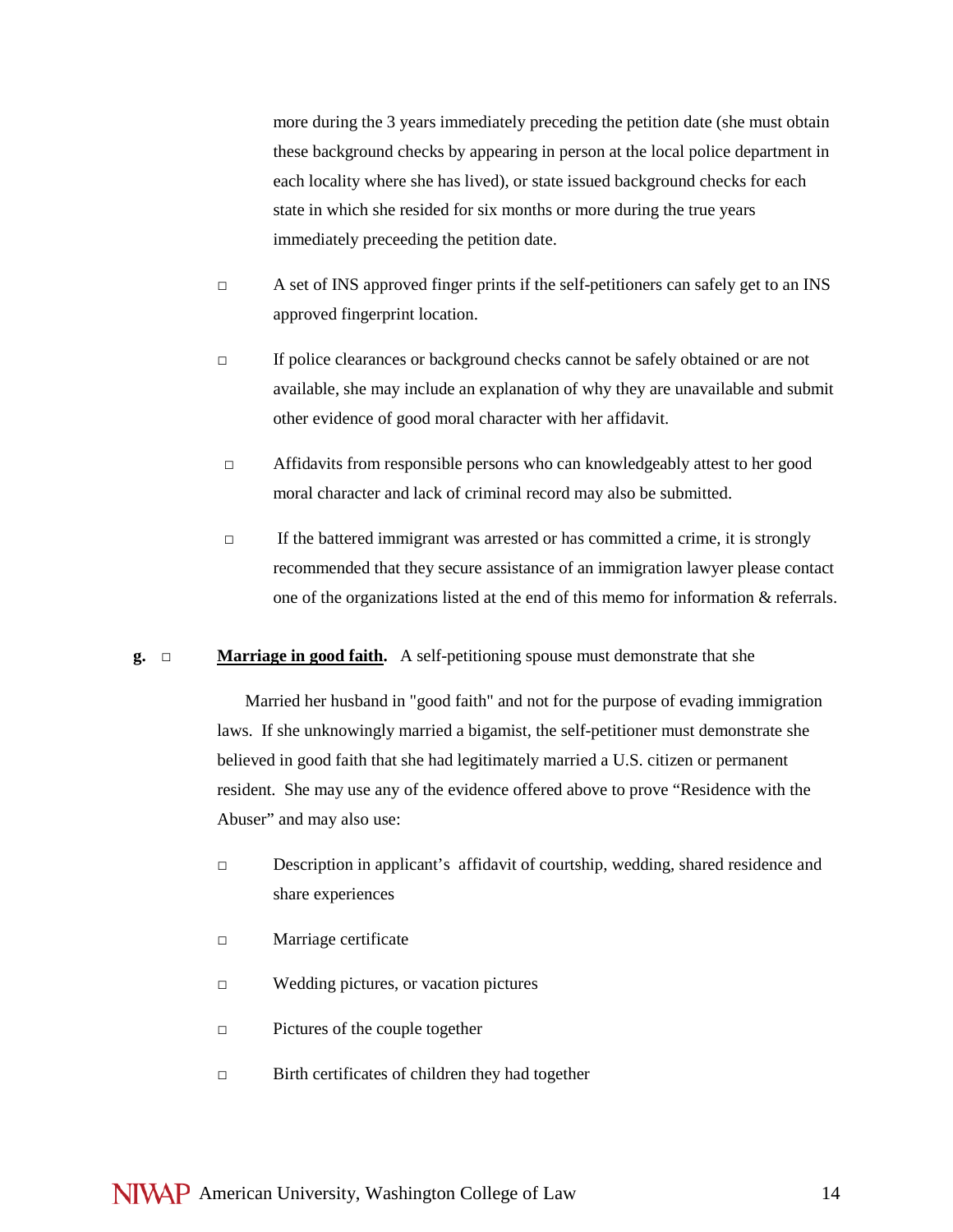- □ Letters or cards sent to the woman by her spouse
- □ Letters or cards sent to her family members by her spouse
- □ Names, addresses, and phone numbers of people who knew the abuser and the applicant as a married couple
- □ Photo IDs with the applicant's new married) name on them
- □ Letter from her employer or healthcare provider stating that she changed her name or listed the abuser as a contact in emergencies
- □ Insurance policies listing other spouse
- □ Joint leases, income tax forms or bank accounts
- □ Police, medical or other court documents with information on the relationship.
- □ Proof that one spouse has been listed as the other's spouse on insurance policies, property leases, income tax forms, or bank accounts.

## *IV. VAWA Suspension of Deportation / Cancellation of Removal*

VAWA cancellation of removal (formerly suspension of deportation) is a form of immigration relief in which the immigration courts waive the grounds for removal. <sup>[17](#page-14-0)</sup> Removal is the new name for what is commonly referred to as deportation. Once cancellation is granted by the immigration judge, the successful applicant is awarded lawful permanent residency.<sup>[18](#page-14-1)</sup> It is important to note that the applicant must currently be deportable / removable, in other words, the applicant must not have legal permission to be in the U.S. $^{19}$  $^{19}$  $^{19}$ 

 $\overline{a}$ 

<sup>17</sup> INA § 240B(a)(2).

<span id="page-14-1"></span><span id="page-14-0"></span><sup>18</sup> Children of applicants granted VAWA cancellation may be granted parole until such time as their family-based visa petition filed by their battered parent can be approved. Section 1504(b) of the Conference Report.

<span id="page-14-2"></span> $19$ This is an important qualification, because some battered immigrants will not qualify for cancellation if they are in status,

e.g. if they have a current non-immigrant visa (i.e. student or tourist). However, they cannot be deportable for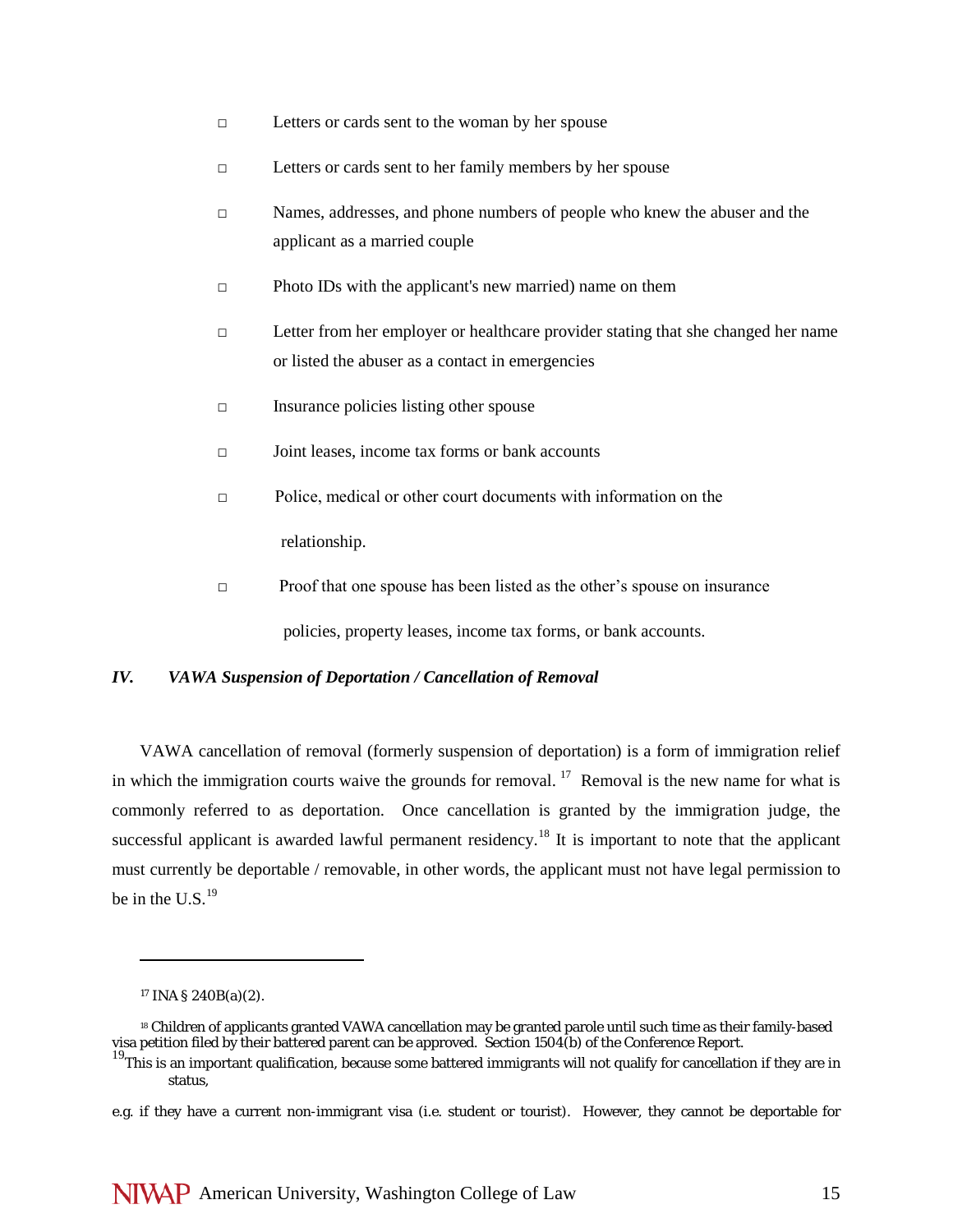Cancellation of removal may only be requested while in removal proceedings. For applicants not in removal proceedings, current procedures require a VAWA applicant to turn herself in to the INS and request that she be placed in removal proceedings. This process could take over six months in some jurisdictions, and is unavailable altogether in others. Once the INS issues a charging document, the applicant will have a hearing (master calendar) before an immigration judge in removal proceedings where she will receive permission to file a cancellation application. After the application is filed, she will be eligible for employment authorization.<sup>20</sup>

Cancellation of removal is complex, therefore, **no one should attempt to file for cancellation of removal without the assistance of an immigration attorney or advocate.** To locate an immigration attorney or advocate in your area, please refer to the organizations listed at the end of this memo.

- V. Who can apply for VAWA Cancellation of Removal?
- **□** Abused spouses, former spouses, or intended spouses of U.S. citizens and lawful permanent residents.
- **□** Abused children of U.S. citizen or lawful permanent resident parents.
- □ Parents of children abused by the child's citizen or lawful permanent resident other parent.<sup>[21](#page-15-1)</sup>

#### *VI. What do you need to prove to the immigration judge?*

- a. Continuous Residence in the U.S. for 3 years
- b. Battery or extreme cruelty while in the U.S. by their spouse.

marriage fraud,

 $\overline{a}$ 

certain criminal convictions, or because they are a threat to U.S. national security.

208 C.F.R. 274a.1 2(c)(I0).

<span id="page-15-1"></span><span id="page-15-0"></span>21When the immigrant is married to the US citizen or lawful permanent resident who abused the child, the abusive parent need not be the natural parent of the abused child.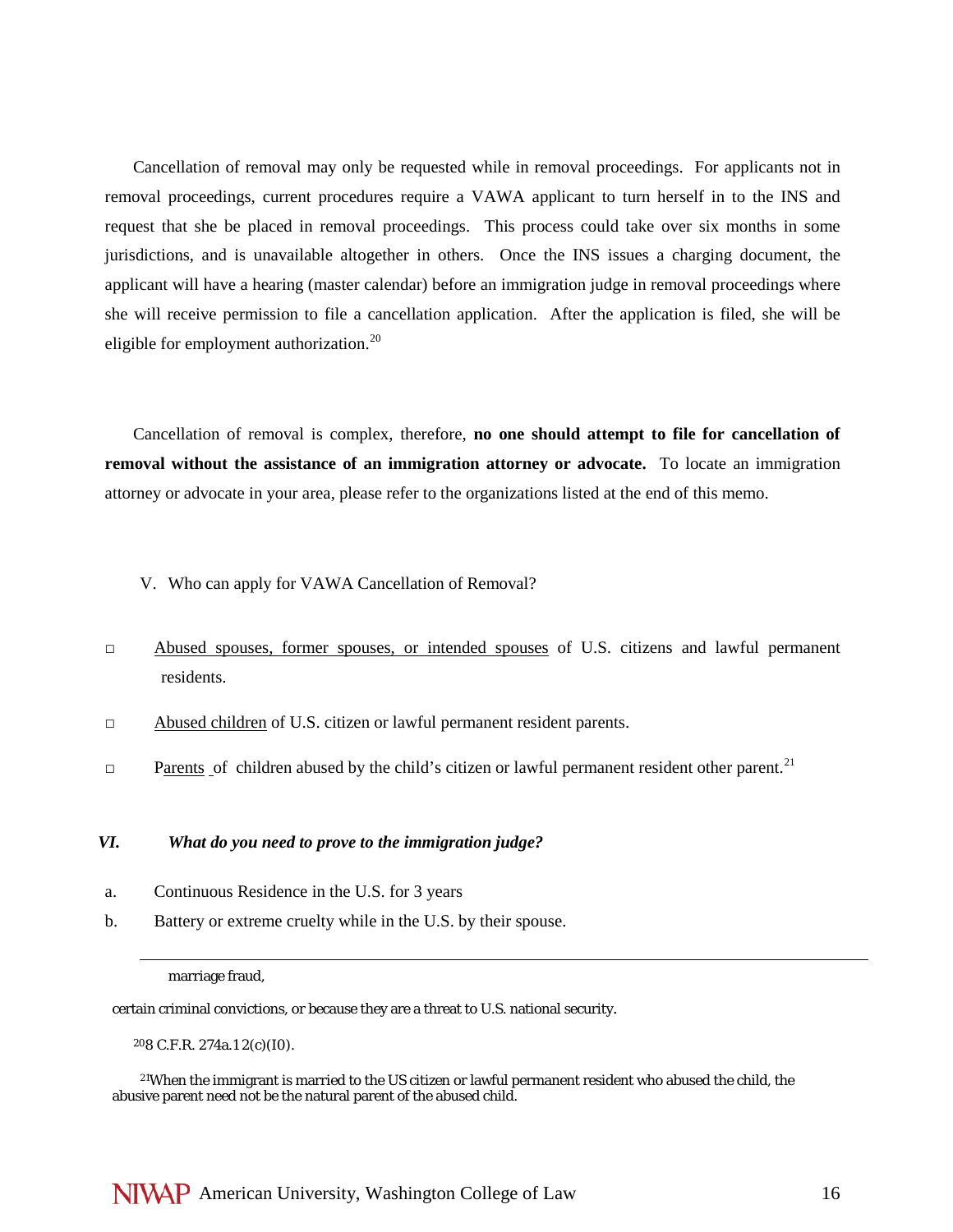- c. Good moral character.
- d. Applicant or their child would suffer extreme hardship if deported.

## **VII. VAWA Suspension of Deportation/ Cancellation of Removal Documentary Evidence**

#### **a. Continuous Residence in the U.S. for 3 years**

□ See section on "Residence in the U.S." for suggested documents.

## **b. Battery or extreme cruelty while in the U.S. by their spouse.**

**□** See section on "Battery or extreme cruelty during marriage" for suggested documents.

### **c. Good moral character.**

□ See section on "Good moral character" for suggested documents.

## **d. Applicant or their child would suffer extreme hardship if deported.**

Cancellation cases require that the applicant prove that her removal would result in extreme hardship to herself, to her children or to her parent. Extreme hardship has a technical legal significance under immigration law, and the following situations alone will not constitute extreme hardship: economic deprivation, loss of employment, and readjustment to life in the native country. Extreme hardship is a fact-based finding. Applicants can prove extreme hardship by including in their cancellation applications evidence demonstrating the following:  $^{22}$  $^{22}$  $^{22}$ 

## **VAWA extreme hardship factors**:

# **□ Nature and extent of the physical and psychological consequences of the battering or extreme cruelty**

<span id="page-16-0"></span><sup>22</sup> DHS Memo from Paul Virtue, DHS General Counsel on "Extreme Hardship and Documentary Requirements Involving Battered Spouses and Children," October 16, 1998.  $\overline{a}$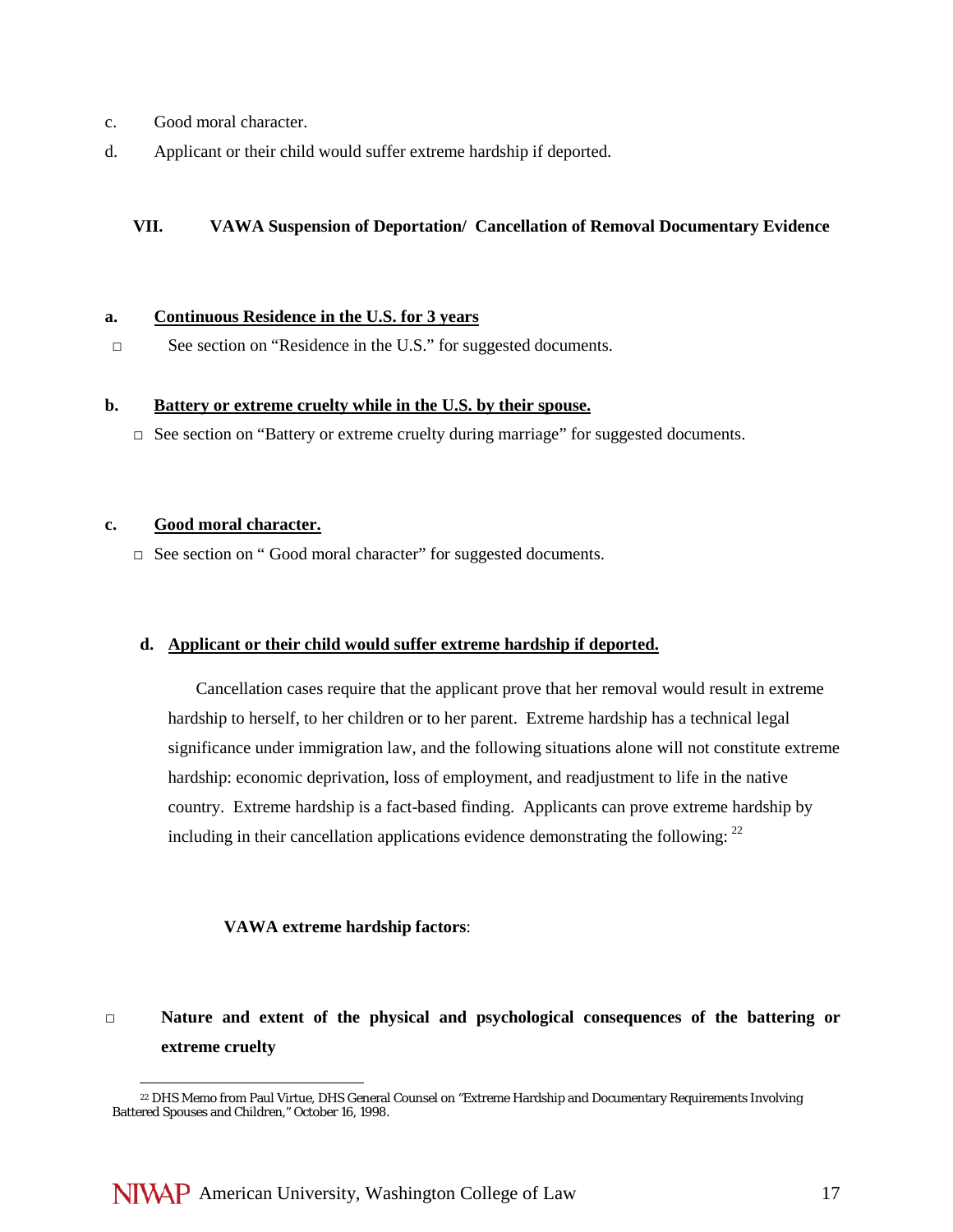- (1) Affidavits by petitioner, neighbors, community members, co-workers, clergy, etc. about the emotional, physical and social hardship the applicant has suffered
	- (2) Medical records
	- (3) Photographs
- (4) Reports from community and service groups that assisted the applicant
- (5) Police reports, criminal convictions of the abuser, protection orders
- **□ Impact of the loss of access to the U.S. courts and criminal justice system** (including, but not limited to, the ability to obtain and enforce orders of protection, criminal investigations and prosecutions, and family law proceedings or court orders regarding child support, maintenance, child custody and visitation)
	- (1) Existing, prior, or pending orders of protection which would lose effect if she leaves the U.S. or any other court document. Studies, reports, or affidavits by experts describing the benefits for abuse victims of the court protections the U.S. offers.
	- (2) Existence of laws, social practices, customs that would penalize, ostracize the victim
	- (3) Abuser's ability to travel to the foreign country where U.S. criminal laws do not apply
	- (4) Likelihood that abuser's family, friends, others would harm the victim
	- (5) Laws and practices in customs in the home county that would not offer protection from ongoing abuse. Include any domestic violence laws and describe whether they are enforced. Comment on community reaction if the applicant returned to the home country.
- **□ Need for social, medical, mental health, or other supportive services** which would not be available or reasonably accessible in the foreign country;

#### Documents or letters demonstrating:

- (1) Existence of, petitioner's requests, and petitioner's use of services for the abused,
- (2) Physical and emotional consequences of the abuse,
- (3) Need for health care for physical and emotional problems resulting from the abuse, Reports, studies, or affidavits describing the victim's need for these services to overcome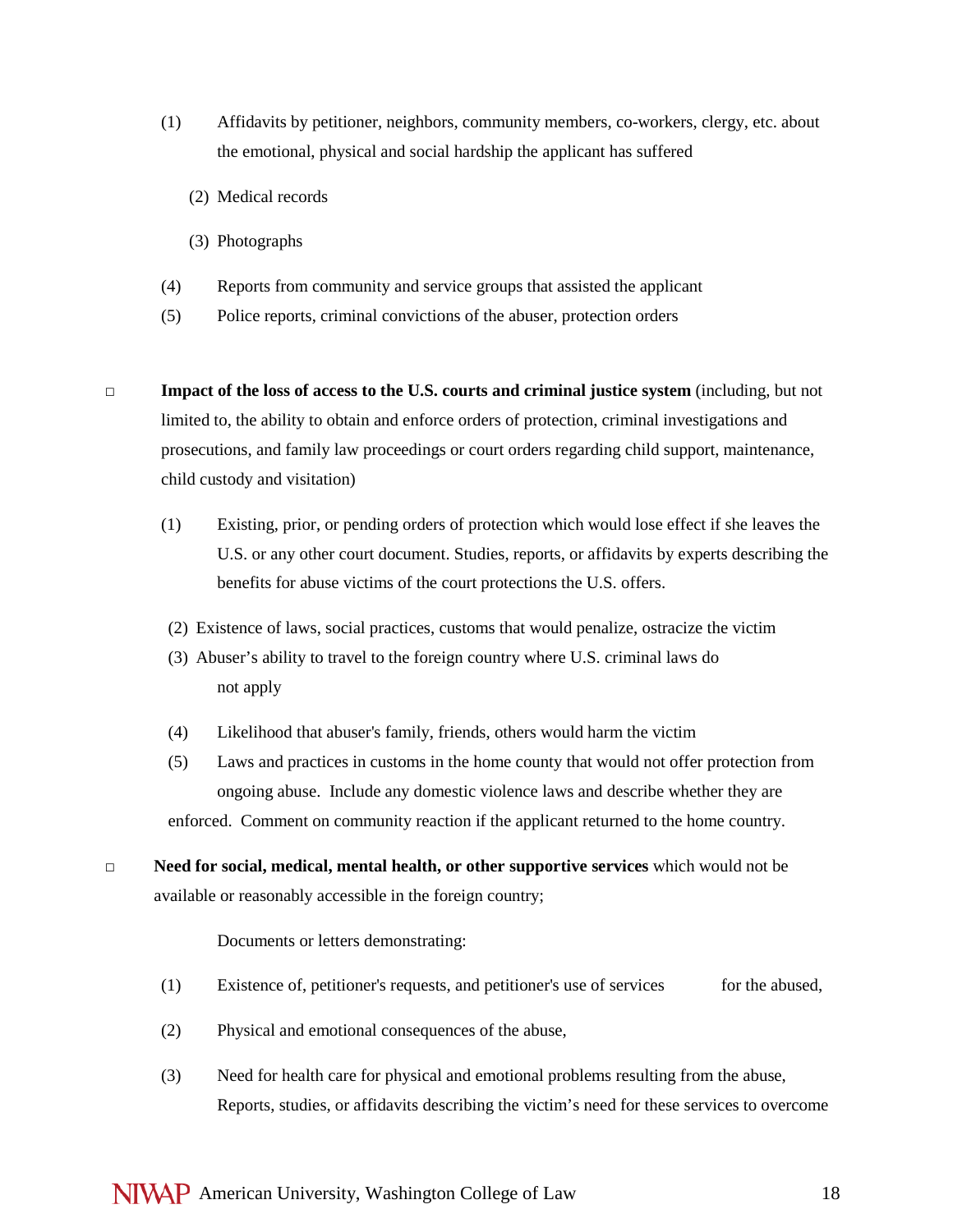the effects of the violence.

- (4) Impact of deportation on the abused's emotional and psychological health.
- (5) The lack of similar supportive services in the battered immigrants home country and community
- **□ Circumstances and conditions in country to which petitioner would be deported**: Affidavits about and studies or reports (such as State Department books on country conditions) documenting:
	- (1) Potential abuse or ostracism by abuser's family or friends in the country of deportation,
	- (2) Ability of the abuser to travel to the country of deportation (also may submit evidence on abuser's financial ability to travel) and documentation of the abusers past travels abroad and to that country
	- (3) Absence of laws or failure by authorities to enforce laws in the home country to protect the applicant from further incidents of abuse,
	- (4) Laws or societal practices penalizing or ostracizing the applicant for leaving the abusive spouse or parent or for being abused,
	- (5) Lack of support services for abused women in the country to which the abused would be deported.

## **□ Behavior of the abuser**:

Affidavits, police records, and other evidence of:

- (1) The behavior of the abuser, including stalking behavior, criminal activity, threats of violence and violent behavior toward the petitioner and others (particularly those seeking to help the petitioner and family members in her home country),
- (2) Abuser's drug or alcohol abuse,
- (3) Immigration petitions previously filed and not completed by the abuser,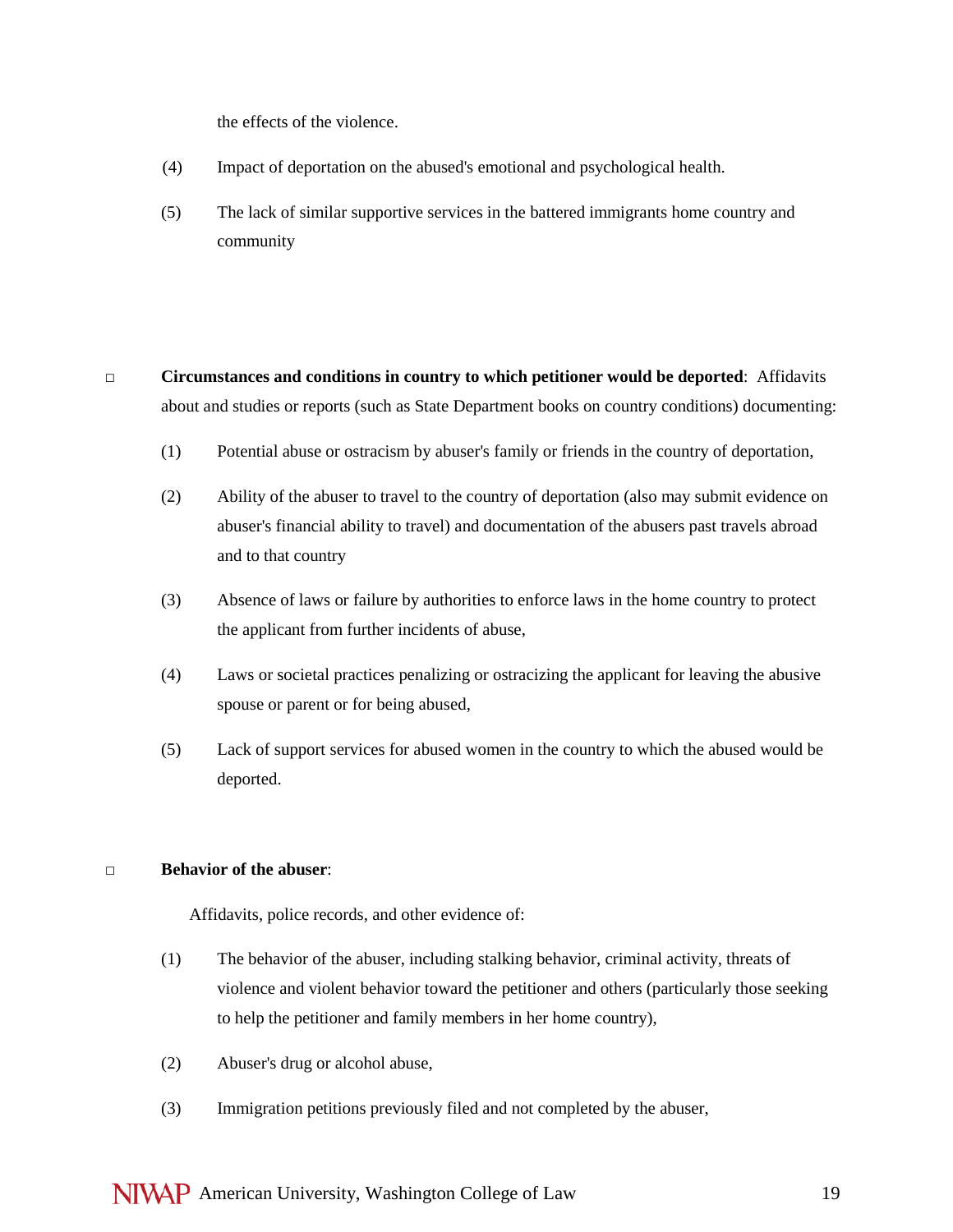- (4) Other use by the abuser of the petitioner's immigration status to perpetuate abuse,
- (5) Abuse of other family members by the abuser,
- (6) Studies and reports of the characteristics of batterers, see for example:
	- (A) Dobash, R.E. & Dobash, R.P., Violence Against Wives. New York: Free Press, 1979.

(B) Dutton, G., The Domestic Assault of Women, Boston: Allyn and Bacon, Inc. 1988.

- (C) Caesar, P. Lynn & Hamberger, L. Kevin, Treating Men Who Batter: Theory, Practice, and Programs. New York: Springer, 1989.
- (D) Hass, G; Dutton, M, and Orloff, L, "Lifetime Prevalence of Violence Against Latina Immigrants; Legal and Policy Implications in Domestic Violence Global Responses." AB Academic Publishers Great Britain 2000. Copies available from NOW Legal Defense and Education Fund.
- (E) Dutton, M.A., Orloff, L. and Hass, G,, "Characteristics of Help-Seeking Behaviors Resources and Service Needs of Battered Immigrant Latinos: Legal and Policy Implications" Vol. VII No. 2, Georgetown Journal on Poverty Law and Policy Summer, 2000.

#### **□ Effect of abuse on children of the abused**

Records of or affidavits about:

- (1) The existence of children in household during abuse,
	- (2) Witnessing of abuse by child,
	- (3) Abuse of the child and the spouse,
	- (4) Applicant's role as primary caretaker of child,
	- (5) Impact of abuse of parent on child,
	- (6) Services available for child who has suffered or witnessed abuse,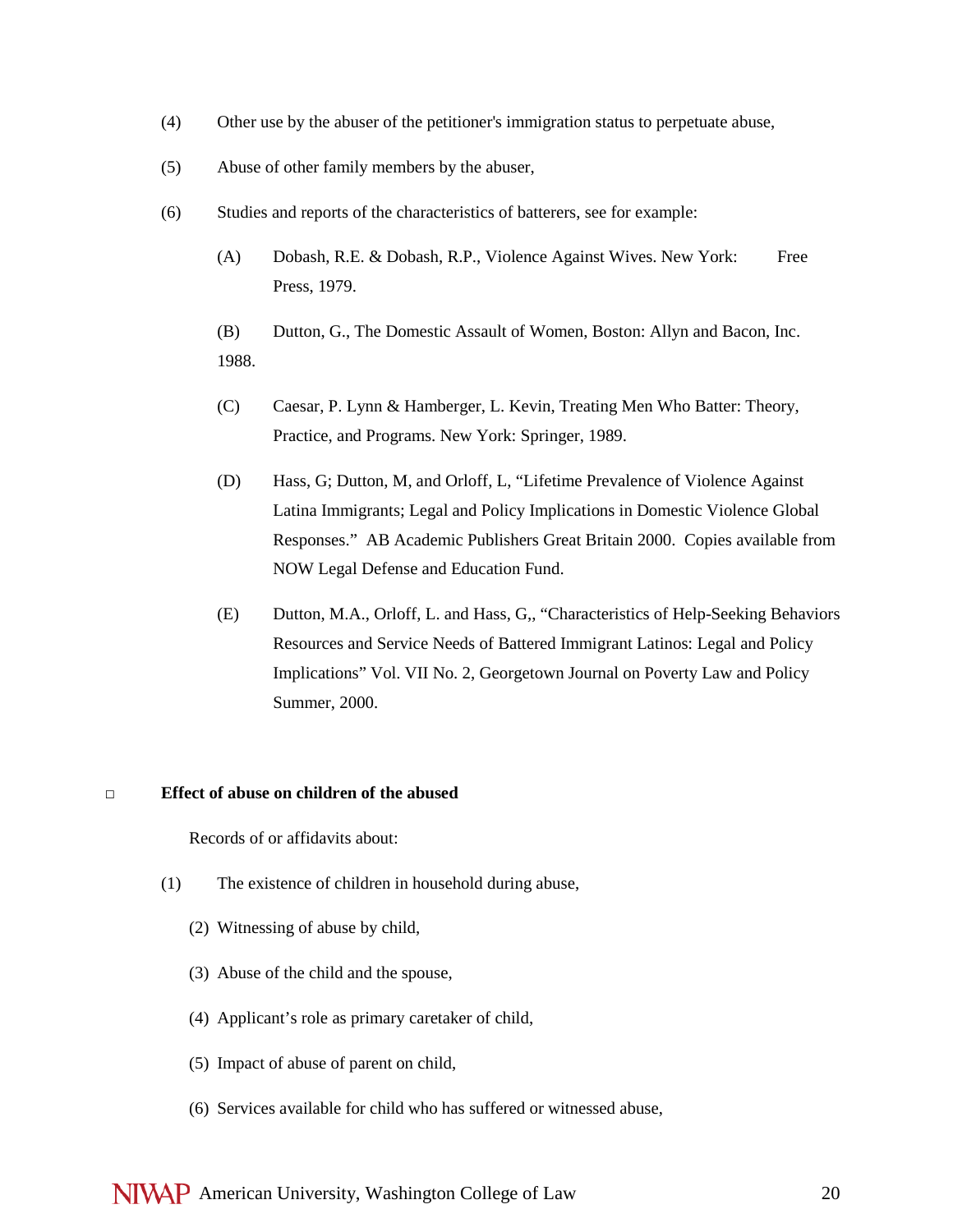(7) Studies or reports about the impact of domestic violence on children;

see, for example:

- (A) Goodman, G. and Rosenberg, M. "The Child Witness to Family Violence: Clinical and Legal Considerations."
- (B) In Sonkin, D., Ed. *Domestic Violence on Trial: Psychological and Legal Dimensions of Family Violence*. New York: Springer, 1987.
- (C) Jaffe, P., Wolfe, D., and Wilson, S., *Children of Battered Women*. Newbury Park, CA: Sage Publications, 1990.
- (D) Bowker, Arvitell, and McFerron. "On the Relationship Between Wife-Beating and Child Abuse." In K. Yllo and M. Bograd (Eds.), *Perspectives on Wife Abuse*. Newbury Park, CA: Sage Publications, 1988.

### **Traditional Factors**

In addition, applicants may provide evidence on the extreme hardship factors relevant in non-domestic violence cases, but where ever possible should for each factor emphasize the nexus between the factor and the violence, the consequences of the violence, the victim's inability to recover from the violence.

Economic deprivation, such as the loss of a job and concomitant financial loss, does not necessarily constitute extreme hardship. Similarly, readjustment to life in the native country after having spent a number of years in the U.S. is usually not the type of hardship that is characterized as extreme. Evidence of the following things has established extreme hardship in suspension of deportation proceedings.

#### **□ Age of petitioner**:

- (1) Birth certificate, passport,
- (2) Other document that contains birthdate,
- (3) Affidavit of petitioner or other close friend or relative,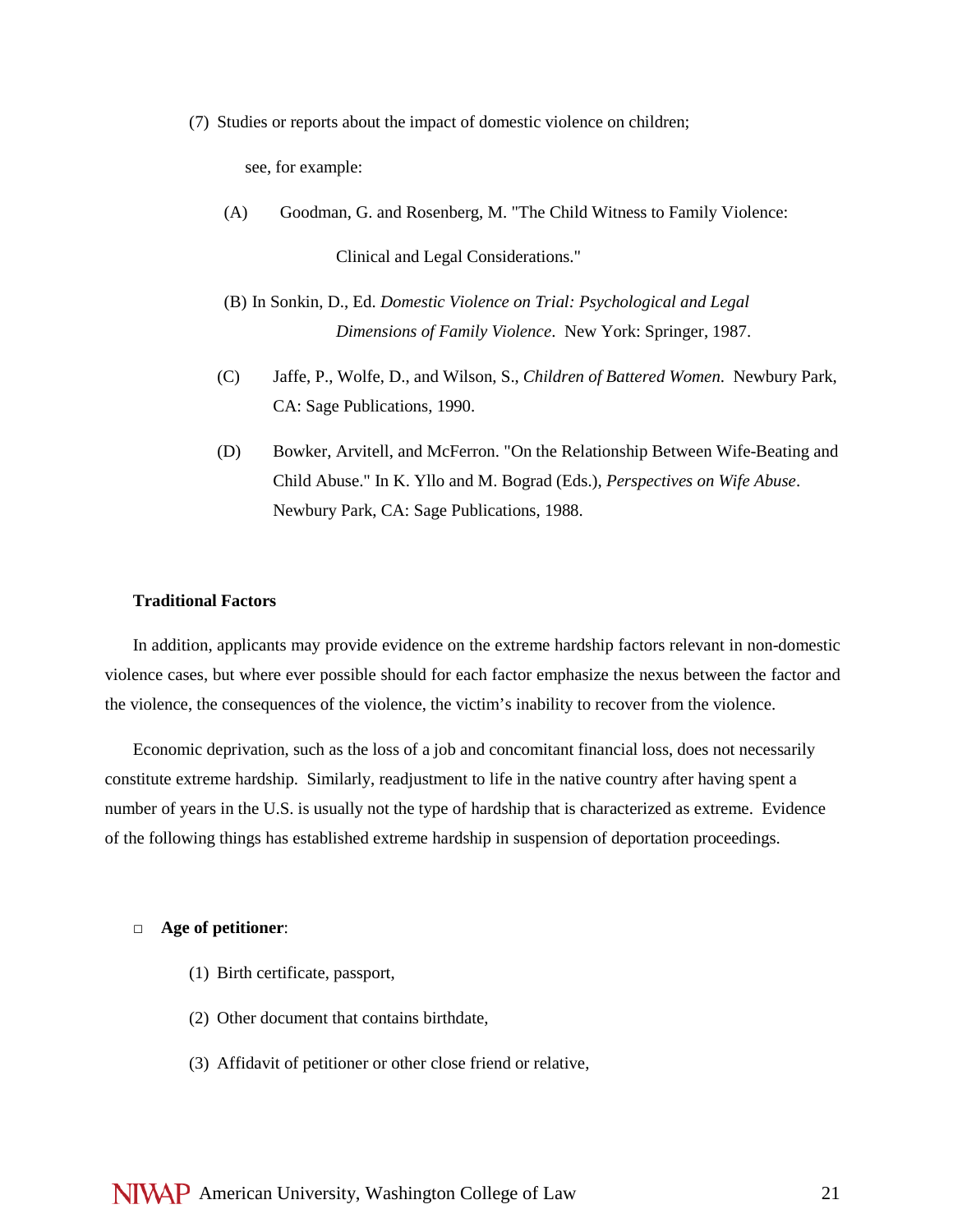- **□ Age and number of petitioner's children** their ability to speak the native language and adjust to life in the country of deportation:
	- (1) Birth certificates, passports,
	- (2) Affidavits of teachers, counselors, other persons who know the family and the children.
- **□ Serious illness** of the petitioner or child which necessitates medical attention not adequately available in the foreign country :
	- (1) Medical records evidencing child's illness or disability,
	- (2) Affidavit of doctor or other medical practitioner with knowledge of child's condition,
	- (3) Affidavit of person from home country stating the medical services available in the country.

## **□ Inability to obtain employment in foreign country**:

- (1) Evidence of country's labor conditions,
- (2) Affidavit of petitioner, petitioner's employer, supervisor, co-worker stating petitioner's abilities and likely difficulties.
- **□ Length of residence** in United States of petitioner and child:
	- (1) Evidence of residency above dated as far back as possible,
	- (2) Affidavit of petitioner or friend or relative who has known petitioner since her arrival or shortly thereafter.
- **□ Existence of other family** in United States legally:
	- (1) Affidavits of other family members,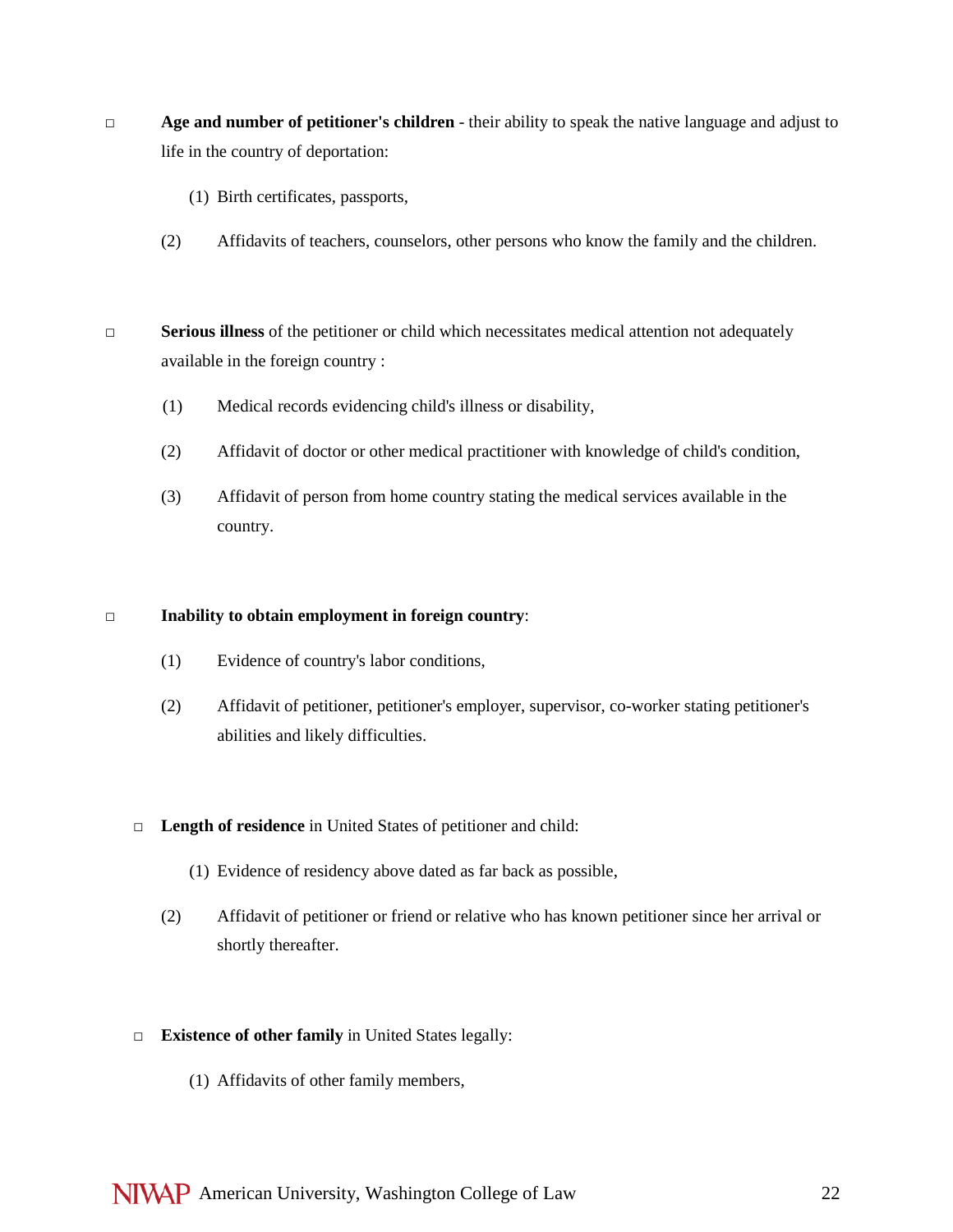(2) Pictures, letters involving other family members.

### **□ Irreparable harm as a result of disruption of educational opportunities**:

- (1) Studies or reports of country conditions demonstrating existence of adverse educational situation and opportunities,
- (2) Affidavit of resident or of former resident of the home country describing the educational system of home country.

### **□ Adverse psychological impact** of deportation:

- (1) Psychological records of mental and emotional condition of petitioner or children.
- (2) Affidavit of psychologist or other counselor attesting to psychological condition of petitioner or children.
- (3) Affidavit of petitioner describing hardship to children such as lack of language skills, lack of family and friends in the home country and unfamiliarity of the culture.
- (4) Affidavit of the petitioner or studies or reports about the effect on the child of separation from the primary caregiver if only the parent is deported.

## VIII. CONCLUSION

 No one should apply for either self-petitioning or cancellation of removal without the assistance of an immigration advocate/attorney who understands the laws. This memo serves as a basic introduction to the immigration protections found in VAWA 1994 and 2013. Many details have been left out and reliance on this memo without first consulting the appropriate advocates or reference materials could result in removal (deportation). At this point, few immigration practitioners or advocates will be familiar with VAWA relief, especially with the new amendments in VAWA 2013. If you have battered immigrant clients you want to assist, we can help you locate an immigration lawyer or advocate in your area. If you have an immigration lawyer or advocate, have them contact any of the persons listed below for expert assistance with the VAWA case. The following lawyers and advocates are available to answer questions. If you have a client who